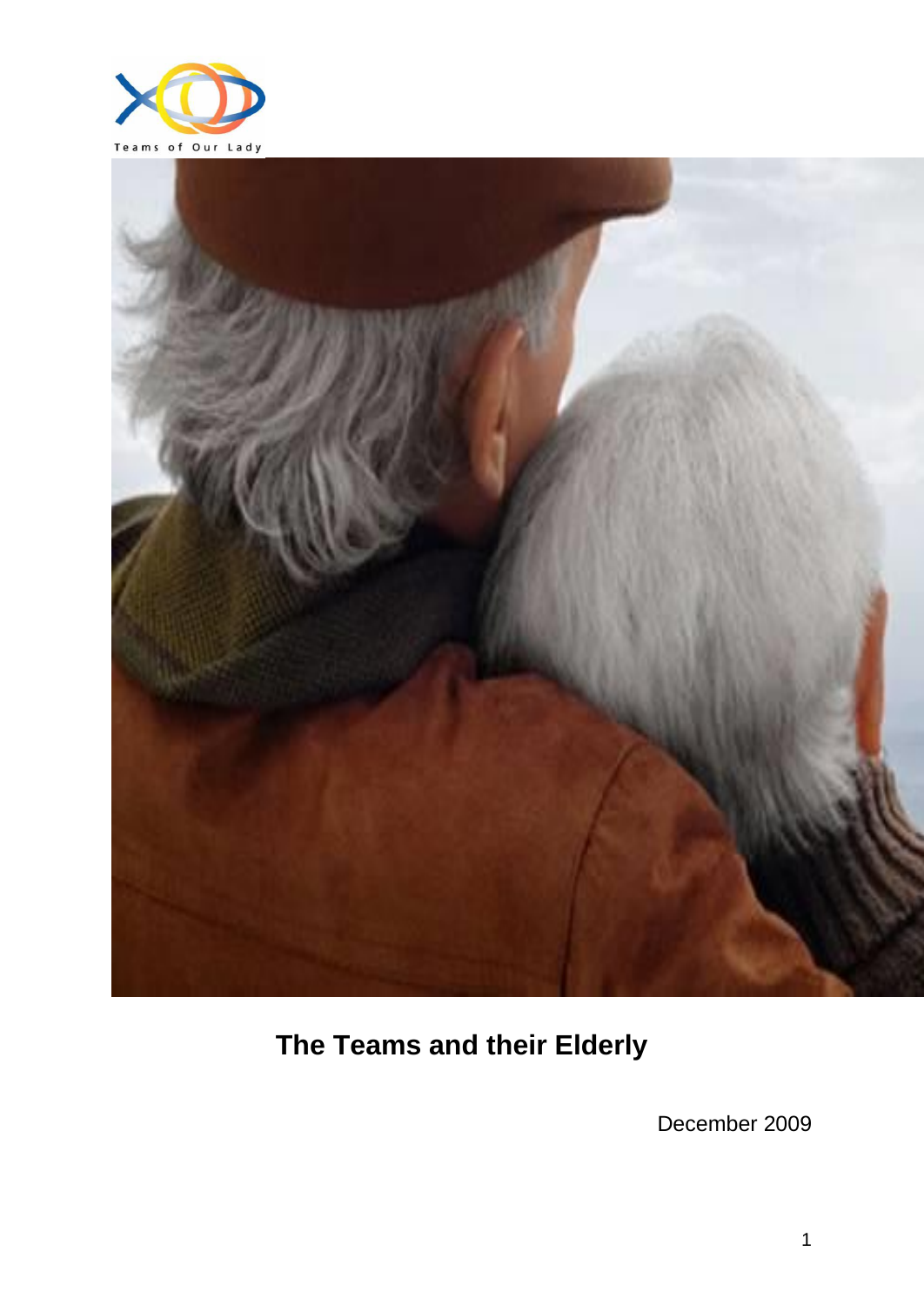## **Table of contents**

| Journeying towards the great meeting with God: living out our mission as baptised |  |
|-----------------------------------------------------------------------------------|--|
|                                                                                   |  |
|                                                                                   |  |
|                                                                                   |  |
|                                                                                   |  |
|                                                                                   |  |
|                                                                                   |  |
|                                                                                   |  |
|                                                                                   |  |
|                                                                                   |  |
|                                                                                   |  |
|                                                                                   |  |
|                                                                                   |  |
|                                                                                   |  |
|                                                                                   |  |
|                                                                                   |  |
| What suggestions can the Teams make to their elderly members?  14                 |  |
|                                                                                   |  |
|                                                                                   |  |
|                                                                                   |  |
|                                                                                   |  |
|                                                                                   |  |
|                                                                                   |  |
|                                                                                   |  |
|                                                                                   |  |
|                                                                                   |  |
|                                                                                   |  |
|                                                                                   |  |
|                                                                                   |  |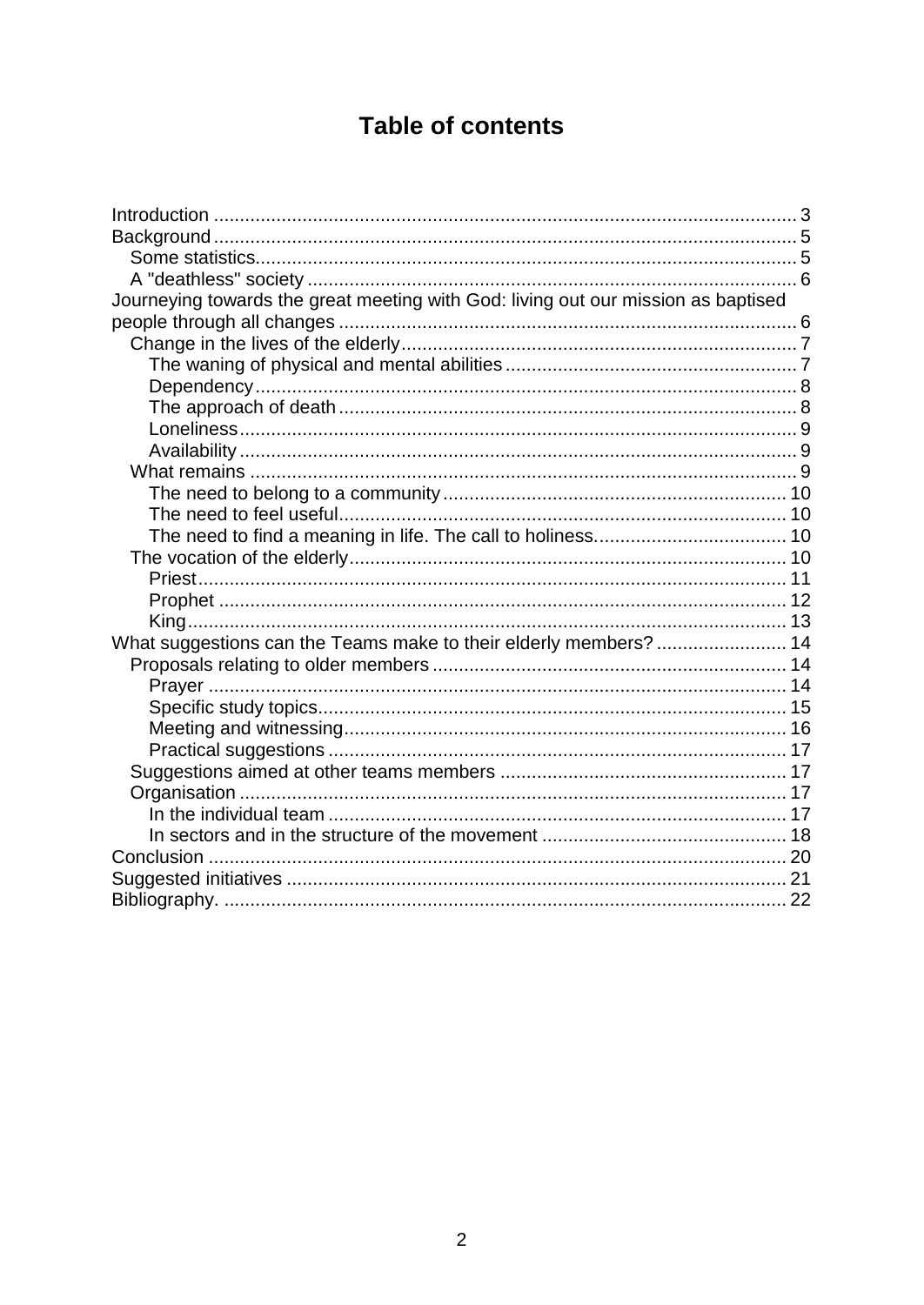## **Equipes Notre-Dame International Leading Team**

## **The Equipes Notre-Dame and its older members.**

## **Introduction**

In 2007 the International Leading Team set up a satellite team to study the needs of older teams and older teams members.

Disaster or golden age? There are different views about old age, but everyone agrees that the numbers of the old and the very old are increasing, particularly in developed countries

The number of the elderly in the world has increased substantially since 1950. In 2010 they will represent 1.6 per cent of the population of the world as a whole, but 4.3 per cent of that of developed countries. Over the same period Western society has come to regard death as a defeat and the process of ageing as an illness. It refuses to look death and old age in the face.

By contrast, Christians see old age as the last stage of a journey, a preparation for the ultimate meeting with God. It is marked by significant changes in the lives of the elderly, with the waning of their physical and mental abilities, increasing dependency and the approach of death, which they feel particularly sharply through the deaths of those near to them. These changes may be seen in a negative light. They in no way detract from the vocation of priest, prophet and king to which all Christians are called by their baptism, but the balance between these vocations is altered - the elderly are especially called to the prayer of the priest and the witness of the prophet. Like priests they must devote themselves above all to couple and family prayer, to contemplative prayer and to reading the Word of God. Like prophets they must bear witness to God's love and faithfulness, and hand on the ideas and values which are basic to their community.

This, then, is the paper which deals with teams members who are over 80, $<sup>1</sup>$  whether</sup> couples, widows or widowers or spiritual counsellors. We will refer to them as "the elderly<sup>"2</sup>. We have taken as a starting point the documents on this topic which have been produced by the teams movement, and have also conducted interviews with teams members. We do not claim to have treated the subject exhaustively because the level of the response received to our questionnaire sent to super regions has been varied. We should also point out that our satellite team is entirely made up of couples from Western countries, who have no direct personal experience of other cultures or other demographics.

<sup>1</sup> <sup>1</sup> This age has been chosen as a kind of shorthand. In practice the work of the satellite team concerns those whose physical and mental abilities are beginning to decline so that they are forced to give up some of the activities in the Church and the community which they used to undertake.

<sup>&</sup>lt;sup>2</sup> They are as it were our elder brothers and sisters, who have been one step ahead of us in all the stages of life and who are still showing us the way.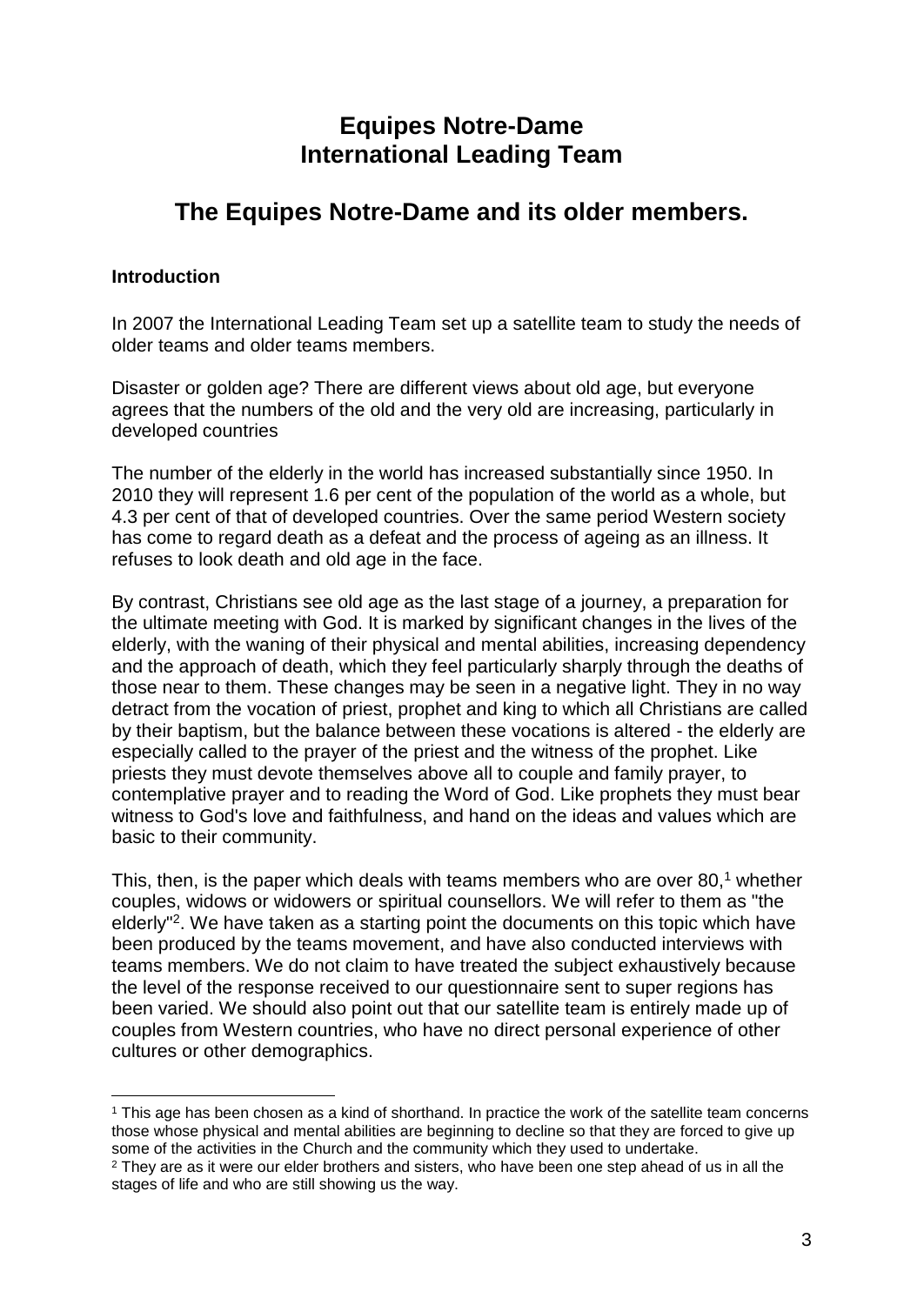Initially we will look at the position of older people in society and at their vocation, before making any suggestions as to what courses of action the Movement should take.

As a second step we will draw up a paper containing suggestions which could be made to teams and to teams members who have had several years experience in the movement and who want to deepen their response to the founding charisms of the movement, irrespective of their age.<sup>3</sup>

<sup>&</sup>lt;sup>3</sup> This will be the satellite team's next task.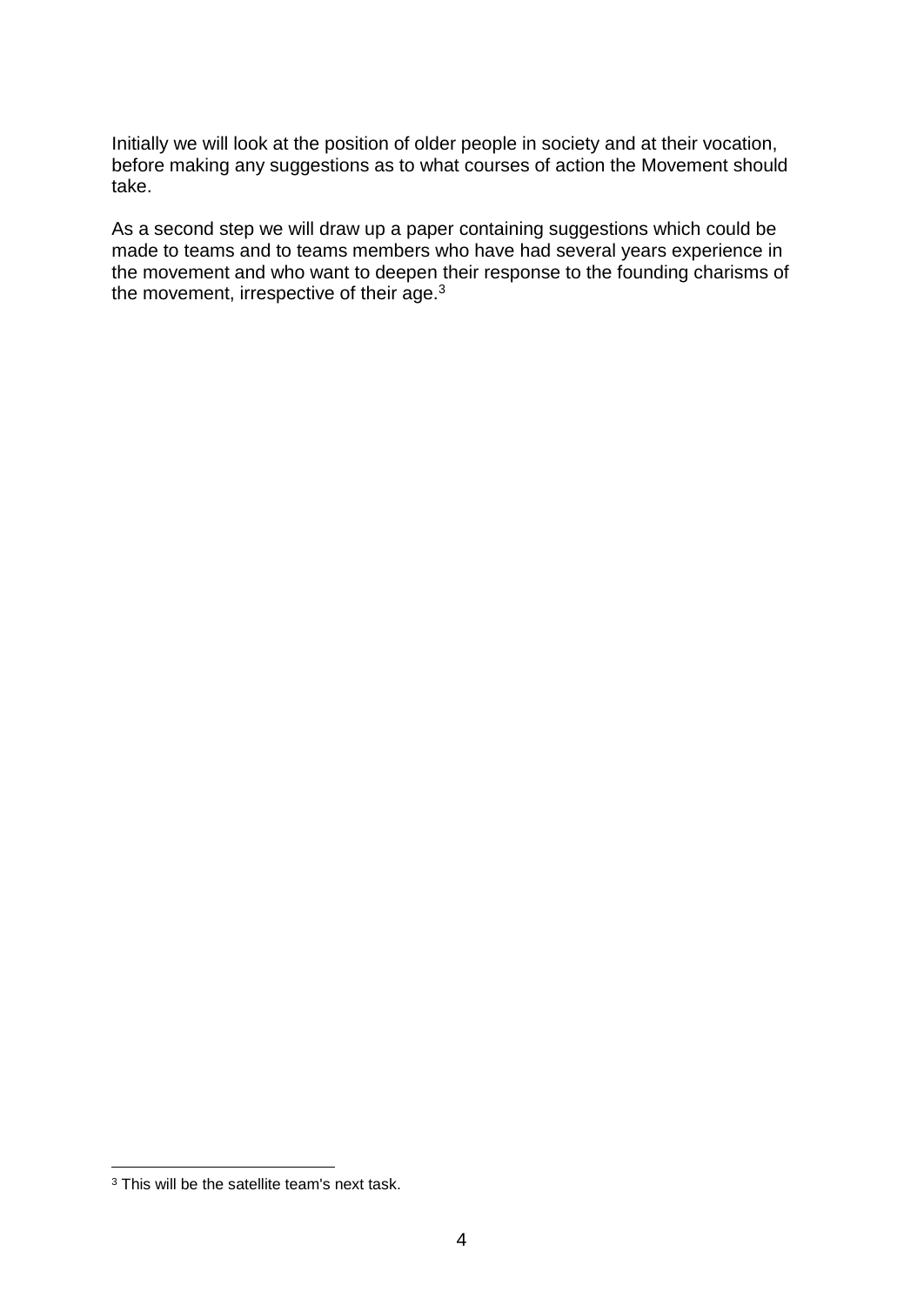## **Background**

#### *Some statistics*

Since 1950 the numbers of the very old have increased considerably. As table 1 below shows<sup>4</sup>, while the total world population has increased by 270 per cent between 1950 and 2010, the number of people aged over 80 has increased by 740 per cent over the same period. The increase in the numbers of the very old in the third world is even greater, but that is due to the fact that there were very few of them in those countries in 1950. Those aged over 80 are set to make up only 0.96 per cent of the population of third world countries in 2010 as against 4.26 per cent of the population of more developed countries. They do not have a very high profile in third world countries, whereas they cannot be ignored in the developed countries. It is interesting that this increase in the numbers of the very old in the population as a whole goes along with a significant reduction in the number of young people in many countries.

| <b>Total population (in</b>                 | 1950      | 1980      | 2010      | 2040      | 2010/1950 |  |  |
|---------------------------------------------|-----------|-----------|-----------|-----------|-----------|--|--|
| thousands)                                  |           |           |           |           |           |  |  |
| World as a whole                            | 2,535,093 | 4,451,470 | 6,906,558 | 8,823,546 | 2.72      |  |  |
| Developed countries                         | 813,561   | 1,083,274 | 1,232,457 | 1,256,835 | 1.51      |  |  |
| Less developed countries                    | 1,721,532 | 3,368,196 | 5,674,101 | 7,566,712 | 3.3       |  |  |
|                                             |           |           |           |           |           |  |  |
| Over 80s (in thousands)                     |           |           |           |           |           |  |  |
| World as a whole                            | 14,407    | 36,028    | 107,114   | 292,578   | 7.43      |  |  |
| Developed countries                         | 8,528     | 22,027    | 52,461    | 102,069   | 6.15      |  |  |
| Less developed countries                    | 5,879     | 14,001    | 54,653    | 190,510   | 9.3       |  |  |
|                                             |           |           |           |           |           |  |  |
| Over 80s (as a                              |           |           |           |           |           |  |  |
| percentage)                                 |           |           |           |           |           |  |  |
| World as a whole                            | 0.57%     | 0.81%     | 1.55%     | 3.32%     |           |  |  |
| Developed countries                         | 1.05%     | 2.03%     | 4.26%     | 8.12%     |           |  |  |
| Less developed countries                    | 0.34%     | 0.42%     | 0.96%     | 2.52%     |           |  |  |
|                                             |           |           |           |           |           |  |  |
| Proportion of world population in developed |           |           |           |           |           |  |  |
| countries                                   |           |           |           |           |           |  |  |
| Total                                       | 32.09%    | 24.34%    | 17.84%    | 14.24%    |           |  |  |
| People over 80                              | 59.19%    | 61.14%    | 48.98%    | 34.89%    |           |  |  |

#### *Table 1: numbers of those over the age of 80 in the population*

<sup>&</sup>lt;u>.</u> <sup>4</sup> Figures taken from the "World Population prospect, 2006 revision, medium variant" published by the population section of the General Secretariat of the United Nations (for more detail see http://esa.un.org/unpp/index.asp?panel=2).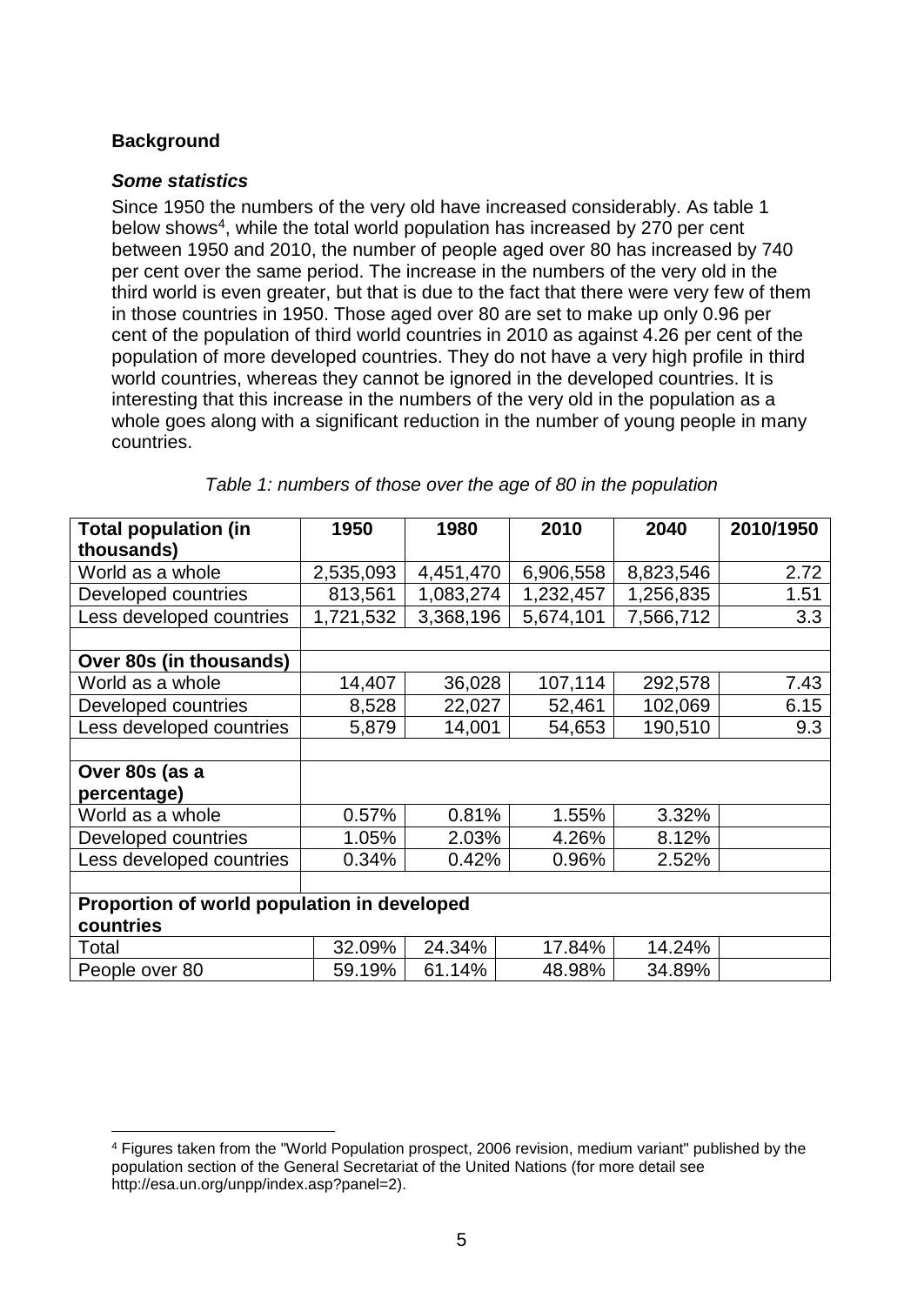## *A "deathless" society<sup>5</sup>*

Up to now all societies, recognising that human beings are mortal, have tried to understand that desire for a life after death which helps to give meaning to human existence and to the succession of the generations. This desire supports the endurance of social structures as the generations succeed one another and is at the basis of all civilisations.

Modern Western society has increasingly come to regard death as a defeat, and old age as an illness. Old age and death make people afraid, which is why we try to exclude them from our thoughts and our sight. This is why nowadays most people do not die in their own homes but in a hospital or a care home. The point of death becomes more and more indistinct with the increasing sophistication of the techniques of resuscitation. Moreover death is nowadays largely confined to the old, whereas formerly people were used to seeing infants and young adults die. This fosters the idea that death goes hand-in-hand with old age.

So our society uses everything in its power to make death disappear, particularly by the use of more and more complex biotechnologies, of which cosmetic surgery is an example. Some of these treatments have the aim of the postponing death indefinitely, achieving immortality on earth and celebrating an eternal youth.

The denial of death and the desire to carry on living indefinitely are naturally linked to an individualistic self-sufficiency, a refusal to procreate and a denial of any transcendental reality which goes beyond death. For someone who does not believe in a transcendental reality outside himself, the idea of death is naturally unacceptable, and all the resources of science must be harnessed to avoid it or at the very least to delay it for as long as possible. Neither God nor children have any place for this generation, which lives only for itself, but which does not understand the meaning of life. A new field of medicine, biogerontology, rejects the idea that ageing and death are natural and unavoidable processes. If one follows this line of thought, the elderly become the object of increasingly elaborate treatments, but are no longer seen as people. They no longer have any interest as individuals with a personal history which forms part of the chain of the generations. Instead they are disturbing reminders of ageing and death. The anxiety which they cause, the feeling that they serve no useful purpose, and an awareness of their cost to the country leads many younger people to favour the introduction of euthanasia. We have come a long way since biblical times, when God cursed the house of Eli in these terms*: "Be sure, the days are coming when I shall cut off your strength and the strength of your father's family, so that no one in your family will live to old age.*" 6

## **Journeying towards the great meeting with God: living out our mission as baptised people through all changes**

"It is important to recover a true perspective, which consists in looking at life as a whole. This true perspective is that of eternity, for which each of these stages of life

<sup>5</sup> This paragraph was inspired by an article by Céline Lafontaine entitled "La condition postmortelle. Du déni de la mort à la quête d'une vie sans fin" which was published in the magazine "Études" No. 4094 October 2008 and in her book "La société postmortelle" (Seuil 2008). The comments in that article are probably only applicable to western countries.

<sup>6</sup> 1 Samuel 2, 31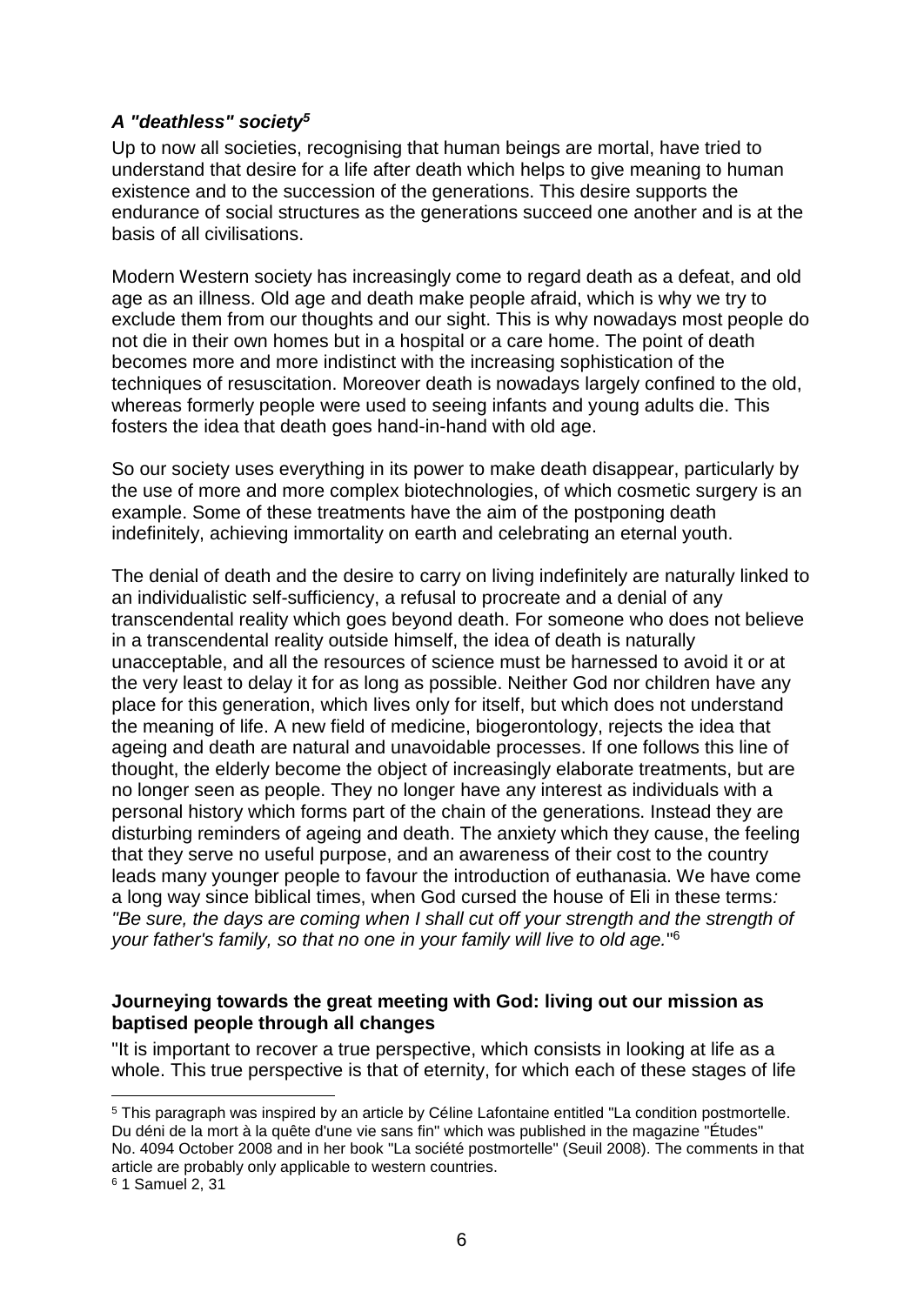is an important preparatory step"<sup>7</sup> . Old age is the last earthly stage of this preparation for eternity. When they reach old age, teams members experience for themselves what up to then they have only known by watching their parents or elders. Their bodies begin to fail them even if their minds remain alert. They experience dependency, the death of those close to them and loneliness. But usually they still need to belong to a community and to give some meaning to their life. They know that they are called to holiness. If the triple vocation of priest, prophet and king, which they received at their baptism, is still a reality, it takes on a new shape.

For teams members who have experienced a similar progression in their working life and in bringing up their children this new stage can emphasise differences, and all the more so because age does not lead everyone to a greater flexibility in communication. But it can also create opportunities to experience the underlying insights of the teams movement in a different and deeper way.

## *Change in the lives of the elderly*

The changes which the elderly experience in their own lives and in their relationships with others and with God do not all come at the same age, with the same speed or the same intensity for everyone. Some people approach their hundredth birthday without any marked decline in their health while others, well before they attain the age of 80, are plagued with pain or incapacity which, while not life-threatening, can be very hard to bear.

Looking at the list of changes which the elderly experience, we can get the impression that they are mostly negative and depressing. But we should keep in mind what John Chrysostom said: *"Not only do difficulties fail to destroy hope; they are its foundation"*<sup>8</sup> . The elderly are also challenged by St. Paul, when he says *"It makes me happy to be suffering for you now, and in my own body to make up all the hardships that still have to be undergone by Christ for the sake of his body, the Church"*. 9

#### The waning of physical and mental abilities

Ageing is often accompanied by the partial loss of physical and mental abilities - the stairs seem steeper, the route to the shops seems longer, objects are heavier, print is less legible and people do not speak loudly enough. Similarly the elderly begin to have difficulty in remembering things, especially recent events.

These losses can accrue over time or arrive as a result of an illness or accident. Many elderly people go downhill rapidly after falling and breaking a limb. Some elderly people may suffer serious damage to their health, as for instance through Alzheimer's or Parkinson's disease. One of a couple may be afflicted while the other tries as best they can to help their spouse to live under these difficult conditions. This fidelity in spite of difficulties, promised at their wedding, is a striking proof of love.

<sup>7</sup> John-Paul II. Letter to the elderly n. 10

<sup>&</sup>lt;sup>8</sup> Sermon on the Epistle to the Romans, 9, 2, quoted in Pope John-Paul II's "Letter to the elderly". <sup>9</sup> Colossians 1, 24. Like most of his contemporaries, Christ never experienced the illnesses of

extreme old age. They only became apparent our times.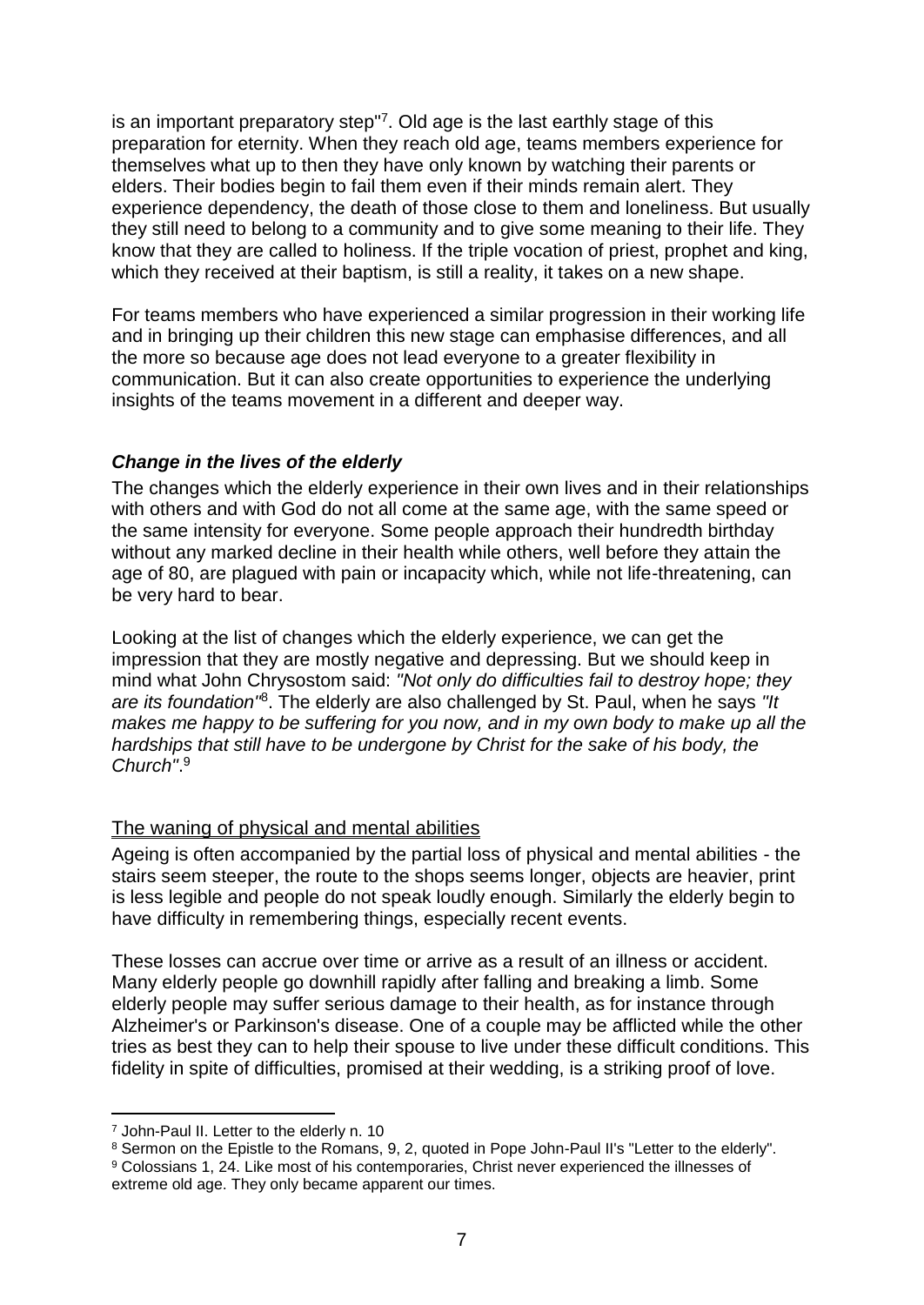Teams made up of the elderly are affected by the health problems of their members, especially when one of their number is struck down by illness or death. As the physical abilities of the team members decline they may decide to change the way they manage their team meetings - for instance, by holding them in the afternoon.

## **Dependency**

Throughout their adult lives up to the age of 80 or thereabouts, the elderly have lived independently, any dependencies being chosen or acquiesced in. They have taken on responsibility at work, in voluntary bodies or in the political arena, they have married, brought up children and woven ties of friendship. Little by little this independence diminishes. Some begin to need help with filling in official forms or with their shopping or getting to mass or meeting friends and family; cooking becomes more difficult and it takes longer to get dressed.

So the elderly become dependent on other people, who may be their children, the staff of the care home where they live, or care workers who visit them at home. Often they become in a sense their children's children. This gives rise to several difficulties of which the most obvious arise from the way we live now, where housing is not designed to accommodate more than one generation and where women often go out to work. But there is another, more serious, difficulty. Every parent has the experience of their own childhood, the memory of which, of varying intensity, serves them as a guide for the education of their own children. But children in their sixties have no personal experience of old age, so they do not know how strongly to insist that their parents should make an effort to do something which they themselves consider so easy, but which their parents claim is impossible.

The elderly can find dependency painful when they think of the burden which they are putting on their children. They can also feel humiliated by exposing their weaknesses to their carers. These in turn must display a great deal of sensitivity and love to help the elderly accept this dependency.

For the elderly Christian, the onset of dependency can be a grace when it leads them to an attitude of surrender in preparation for their reunion with God. It is also a grace for those who encounter Christ in the elderly and through their weakness (*"For I was hungry and you gave me food, I was thirsty and you gave me drink, I was a stranger and you made me welcome, lacking clothes and you clothed me, sick and you visited me, in prison and you came to see me."* Matthew 25, 35)

## The approach of death

1

Once they have attained the age of 80, the elderly live alongside death as they witness the departure of their contemporaries. For example in France in 1998, 176,685 people born in 1917 had attained the age of 80, of which 65,648 were men and 111,010 were women.<sup>10</sup> By 2007, 95,764 (54 per cent) of them had died, of which 43,006 (66 per cent) were men and 52,758 (40 per cent) were women. Nowadays, while the death of someone under 60 is uncommon, and is felt to be an injustice, the death of an octogenarian is part of the natural order. All the same, as

<sup>10</sup> Representing about half the people born in 1917. Source - INSEE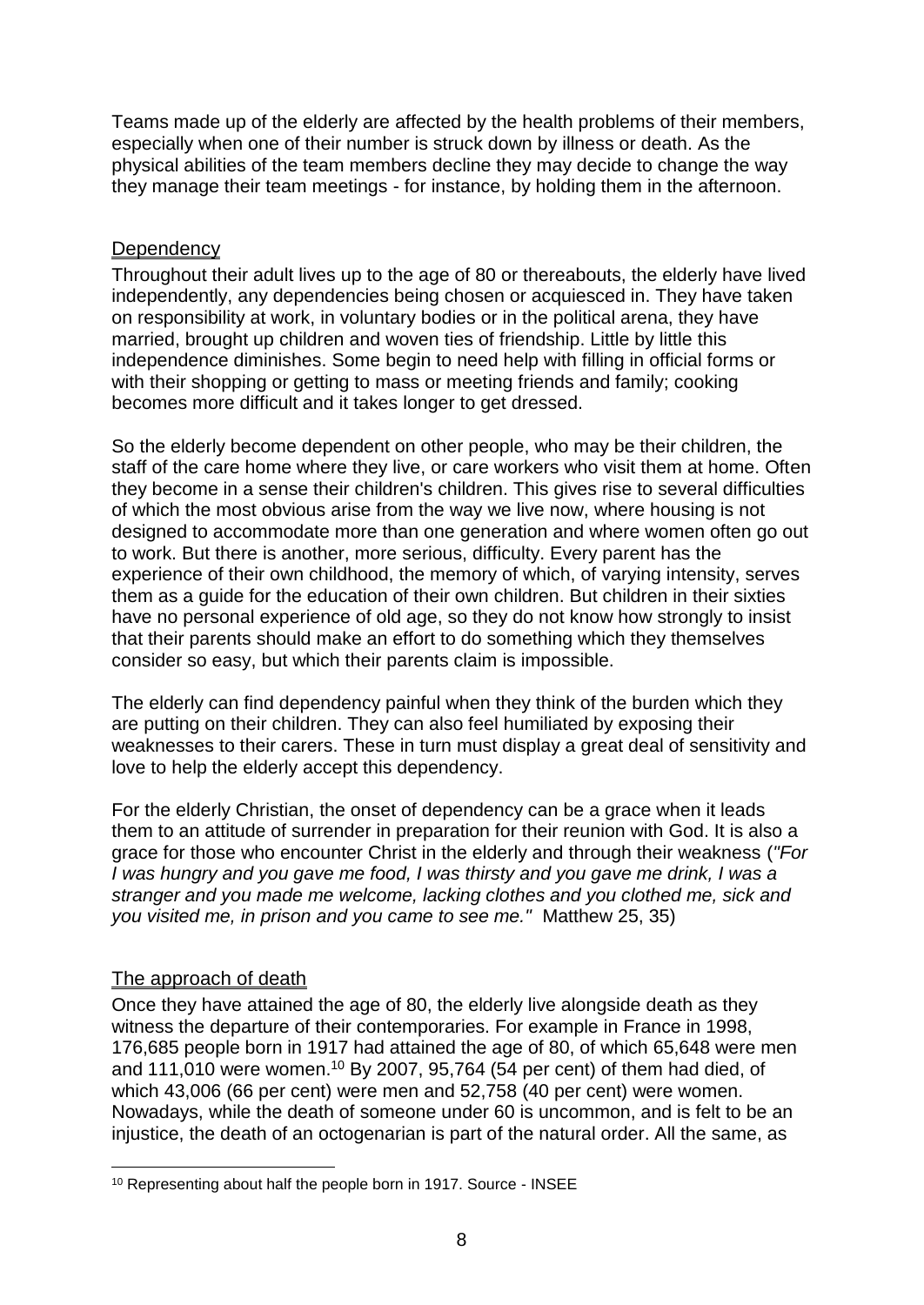Pope John Paul II says in his "Letter to the elderly"<sup>11</sup>, dying is contrary to our deepest instincts, so that it is not possible to accept it as "natural".

The death of their contemporaries cannot fail to give the elderly food for thought, as they see the numbers of those with whom they can share memories of their childhood decrease, and as they feel the time of their own death draw near. But in the midst of these thoughts Christians must not forget that God "*is God, not of the dead, but of the living*" (Luke 20, 38). Many teams are made up of people of similar ages. As a result there are many widows and widowers in teams of elderly couples. For them, the death of their spouse after decades of shared life is a wound which is hard to treat.

## **Loneliness**

The death of their contemporaries restricts the number of relationships which the elderly can have with family and friends, and it becomes more difficult to create new relationships. In addition their reduced mobility limits the times when the elderly can meet up with friends or family, and the telephone is no substitute for face to face meetings. In this context widowhood is the worst experience, particularly when it comes after long years of marriage. Moreover the elderly are often less able to participate in communal activities. So they go for long periods without seeing anyone, even if they live in a retirement home. Thus the elderly can find themselves increasingly marginalised in a society whose values are largely hostile to old age.

## **Availability**

The elderly have long since retired from their working lives. Often they have spent a good deal of time in community activities or with their family, particularly in helping their children. But after the age of 80 they have mostly stopped their activities in the community and are beginning to find it difficult to look after their grandchildren or great grandchildren while their children are at work. They are therefore freed up for other kinds of relationship, whether it be prayer, friendship or listening to the radio or watching television. Their days take on a new dimension even though they are often slower to accomplish routine tasks.

The elderly no longer have to prove anything, whether in a work or a personal context. This is liberating and promotes serenity. They can concentrate on giving thanks for the lives they have lived. This availability can be a spiritual opportunity; the elderly are well aware that their great meeting with God is drawing near and they may often feel the need to think in a spiritual way about the meaning of their lives.

## *What remains*

The elderly are not just bodies in the process of deterioration. They have a body but that is not all they are. Their essential being retains all the characteristics which they had in their youth.

<sup>1</sup>  $11 n 14$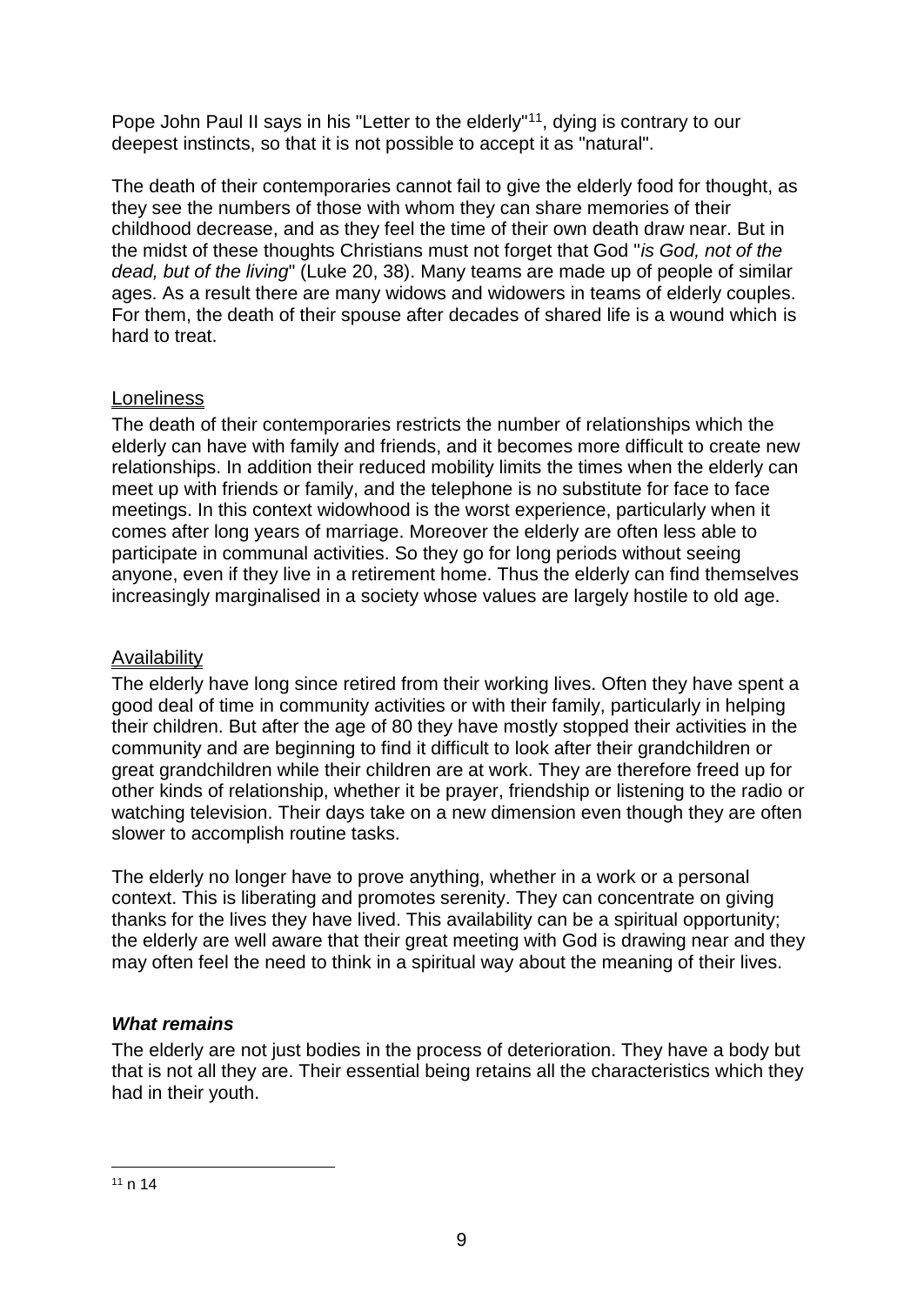## The need to belong to a community

When he created man, God placed him in a community as a being made for relationships and for love, in His image. ("*God created man in the image of himself, in the image of God he created him, male and female he created them*" Genesis 1, 27). Throughout life a person will belong to different communities - in the family or work place, in friendships and in the church. As we grow older we cease to be members of some of these groups but remain strongly attached to others, particularly to our spouses and our families. The need to belong arises from the pain of loneliness which is often a feature of old age. In the case of older teams members it frequently shows itself in a greater involvement with the movement, and the team is often one of the last communities to be abandoned.

## The need to feel useful

One of the great fears of many elderly people is to feel that they are completely useless. One of the best ways of giving them a continuing interest in life is by showing them how they can be useful to those around them and to the rest of the world, whether by performing little tasks, by telling tales of their younger days to their grandchildren and great grandchildren or by praying for different intentions.

## The need to find a meaning in life. The call to holiness.

People who live a very active life sometimes find it difficult to draw back in order to think about the direction in which there are going. Some do not even feel the need to do so. By contrast the approach of death lends a new seriousness to the search for meaning in life, and creates a more lively desire to live life to the full: "*the gift of life, in spite of the pain and misery which characterise it, is too beautiful and to precious*  for us to tire of it<sup>"12</sup>. For Christians, this meaning in life is the call to holiness, which the Council has reminded us is addressed to each one of us. Teams members are particularly aware that it must be lived as a couple.

## *The vocation of the elderly*

Elderly teams members, like all other Christians, received at their baptism the threefold vocation of priest, prophet and king. These vocations are with us throughout our lives, in a form which is appropriate to each of us, but the balance between them changes as we grow older, with the changes in our physical and mental capacities. As John Paul II said in an audience which he gave to elderly people on 23rd March 1984: "*Do not allow yourselves to be overcome by the temptation to cut yourselves off. In spite of everything - the complexity of your problems, your failing strength, insufficient support from the community, the slow progress of government machinery, the lack of understanding from a selfish society in spite of all these things, you are not, and must not consider yourselves to be on the margins of the life of the Church. Do not think of yourselves as passive entities in a too busy world, but instead as active participants in a fruitful period, humanly and spiritually, of your life on earth. You still have a mission to accomplish, a contribution to make*."

<sup>1</sup> 12 John Paul II. Letter to the elderly 1999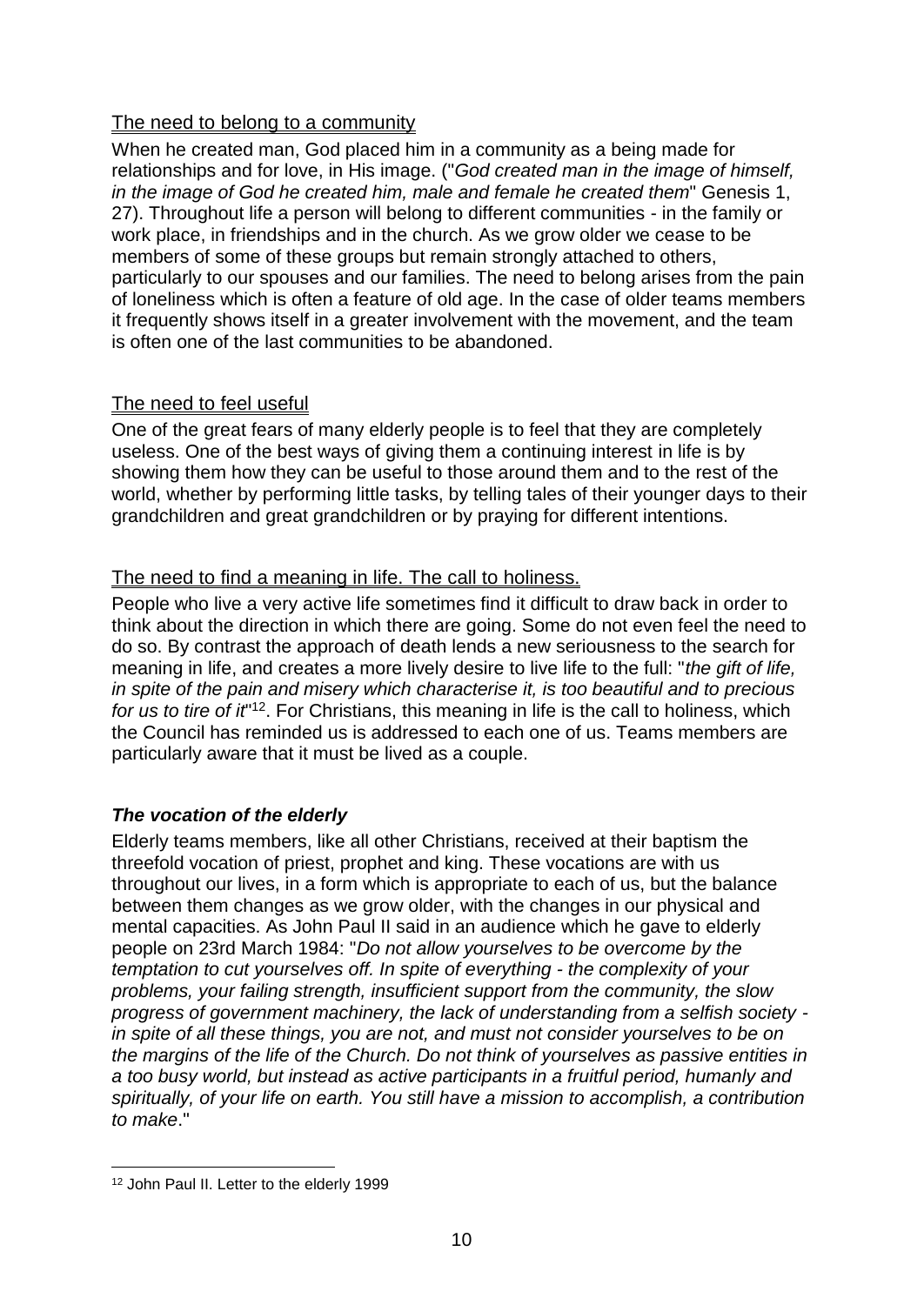For members of the Equipes Notre-Dame, this vocation, this call to holiness, must be lived first and foremost in and through their marriages, in accordance with the original insight of Father Caffarel. Throughout the Bible the human couple is used as an image of God and of his infinite goodness. This is particularly apparent in Genesis, with its two creation stories,<sup>13</sup> but it is also to be found in, for example, the Song of Songs, in Hosea, in the Psalms, right through to the Apocalypse.<sup>14</sup> The life of the couple is an image of God and of his loving relationship with his people, both in good times and in bad. As Vatican II reminds us, the family is a "domestic church"<sup>15</sup>. This is still true after the children have left home. The home is the primary place in which we must exercise the vocation of priest, prophet and king.

Membership of the Equipes Notre-Dame gives a special quality to this vocation, even in widowhood. Many widowed members remain closely linked to their spouse who has already returned to the dwelling of the Father. They pray with him or her and even have "sit downs" with him or her, in this way experiencing an extraordinary foretaste of the communion of saints between the Church on earth and the Church in heaven. The vocation of the elderly moves increasingly into the realm of "being" rather than that of "doing" or "having".

#### Priest

The priest is a man who prays, both on his own behalf and on behalf of all the people of God. He praises the Creator for his works and thanks him for the graces he has given. He intercedes for his suffering brethren. He makes an offering of his life.

The elderly, who are often less taken up with activities requiring speedy action and mobility than their juniors, are particularly well adapted to undertake this task: *"Prayer is a service. It is a ministry that older people may perform for the good of the whole Church and the world. Even the most infirm and handicapped of them can pray. Prayer is their strength, it is their life. Through prayer they can break down the walls of isolation, emerge from their condition of helplessness, and share in the joys* 

<sup>&</sup>lt;u>.</u> 13 "*God created man in the image of himself, in the image of God he created him, male and female he created them.*" Genesis 1, 27.

<sup>&</sup>quot;*Yaweh God said, 'It is not right that man should be alone. I shall make him a helper.'……… Yaweh*  God fashioned the rib he had taken from the man into a woman and brought her to the man. And the *man said: 'This one at last is bone of my bones and flesh of my flesh. She is to be called Woman because she was taken from Man*.'" Genesis 2, 18, 22-23

<sup>14</sup> "*I saw the holy city, the new Jerusalem, coming down out of heaven from God, prepared as a bride dressed for her husband*." Apocalypse 21, 2.

<sup>15</sup> Lumen Gentium, 11. See The Catechism of the Catholic Church § 1656 and § 1657:

*<sup>1656</sup> In our own time, in a world often alien and even hostile to faith, believing families are of primary importance as centres of living radiant faith. For this reason the Second Vatican Council, using an ancient expression, calls the family the Ecclesia domestica. It is in the bosom of the family that parents are 'by word and example the first heralds of the faith with regard to their children. They should encourage them in the vocation which is proper to each child, fostering with special care any religious vocation'.*

<sup>1657</sup> It is here that the father of the family, the mother, children and all members of the family *exercise the priesthood of the baptised in a privileged way 'by the reception of the sacraments, prayer*  and thanksgiving, the witness of a holy life, and self-denial and active charity.' Thus the home is the *first school of Christian life and 'a school for human enrichment'. Here one learns endurance and the joy of work, fraternal love, generous – even repeated – forgiveness, and above all divine worship in prayer and the offering of one's life.*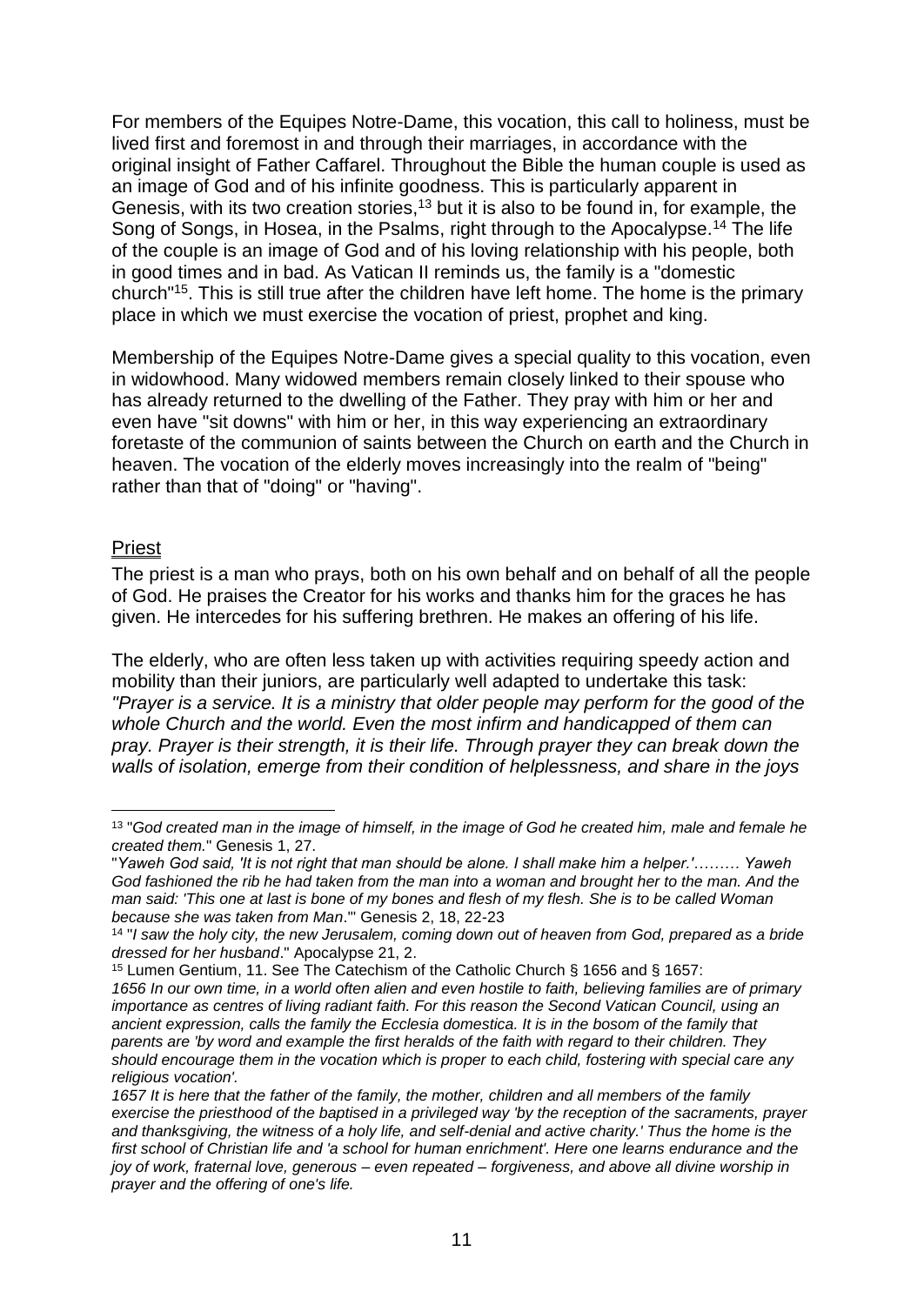*and sorrows of others. …. An older person, confined to bed and reduced to the end of his or her physical strength, can, by praying, become like a monk, a hermit. And through prayer he or she can embrace the whole world.*" 16

A very disabled old man, finding he could not sleep at night, often spent the hours of wakefulness praying for one of his granddaughters who was pregnant. The doctors had told her that her baby was unlikely to be born alive. She was delivered of a healthy child on the very day of her grandfather's birthday. Although many people were praying for her, who can say that the prayers at this old man were not particularly efficacious?

"*Wherever two or three are gathered in my name, there am I also*" <sup>17</sup>. Christ is present in a special way when a couple prays together. Elderly teams couples, who are not distracted by a multiplicity of practical tasks which they can no longer perform, can devote themselves to prayer - whether it be supplication, couple prayer or even family prayer when their children are present. The elderly can also read scripture in greater depth, whether individually or as a couple.

Elderly teams members can find it difficult to go to mass regularly, particularly on weekdays, through lack of help in getting about.<sup>18</sup> But reciting the Prayer of the Church can help them to unite themselves with the whole Church.

## Prophet

The prophet bears witness to the Word of God and the presence of his love in the world. He will of course have meditated on this Word throughout his life, in particular by reading it regularly. Elderly couples are especially called to bear witness to God's love and faithfulness, which do not abandon them when they are old. As St. Paul writes in the Letter to the Ephesians<sup>19</sup>, the Christian couple is the image of the union between Christ and his Church, and this vocation remains as demanding as ever as a couple ages. Even death does not bring it to an end<sup>20</sup>. The example of human love, lived in fidelity to Christ over many decades, in spite of all difficulties, and even after the death of one of the spouses, can make a deep impression on young couples, living as they are in a society which focuses on the present moment and distrusts the long term. More generally, the example of grace received throughout life and the results which flow from that grace can be very significant for the younger generation.

<sup>1</sup> <sup>16</sup> From "The Dignity of Older People and their Mission in the Church and in the World" Pontifical Council for the Laity (1st October 1998)

<sup>17</sup> Matthew 18, 20

<sup>&</sup>lt;sup>18</sup> Younger friends, for example teams members, can provide transport.

*<sup>19</sup> "Wives should be subject to their husbands as to the Lord, since as Christ is the head of the Church and saves the whole of the body, ….Husbands should love their wives, just as Christ loved the Church and sacrificed himself for her … A man never hates his own body, but he feeds it and looks after it; and that is the way Christ treats the Church, because we are parts of his Body. This is why a man leaves his father and mother and becomes attached to his wife, and the two become one flesh. This mystery has great significance, but I am applying it to Christ and the Church*." Ephesians 5, 23- 32

<sup>&</sup>lt;sup>20</sup> "Set me like a seal on your heart, like a seal on your arm. For love is strong as Death, passion as *relentless as Sheol. The flash of it is a flash of fire, a flame of Yaweh himself. Love no flood can quench, no torrents drown*." Song of Songs 8, 6-7.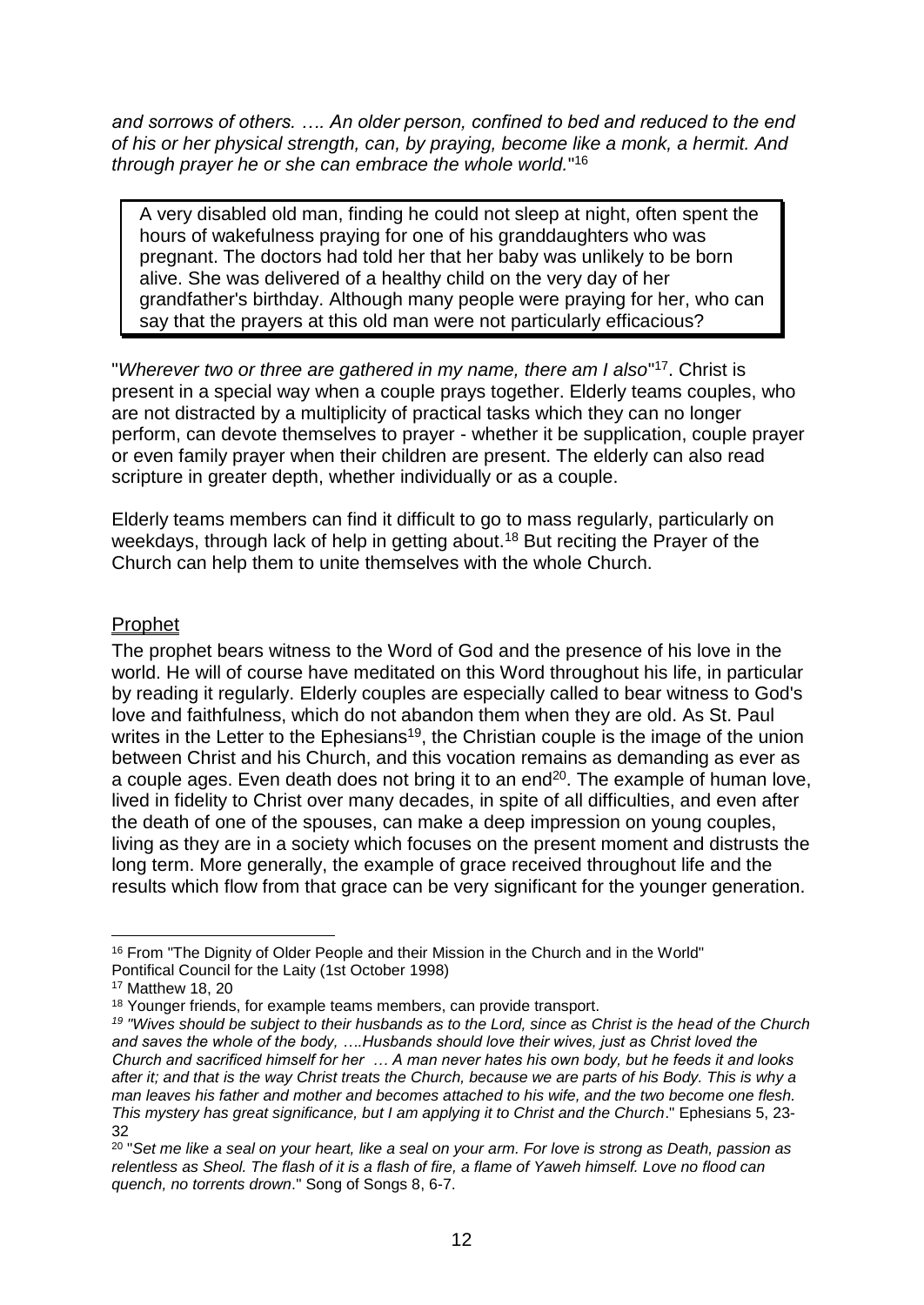Naturally this example is usually given to the children and grandchildren of an elderly person, but it can extend well beyond the family circle.

The elderly play a vital part in the transmission of the basic values and ideals of the society to which they belong. This vocation is especially necessary in a period of turmoil when the old certainties are being eroded. The very fragility of the elderly invites solidarity and mutual support. They can also help younger people to prepare for their own old age, and they can redress the negative image of old age which is too widespread in contemporary thought.

Finally the elderly must give an example of learning to let go; at each end of our lives we must relinquish control and trust ourselves to other people.

The example of the elderly should perhaps be transmitted more by what they are, and by the way they live, than by what they say. Their words sometimes become too slow and faltering for the impatience of youth. A young woman who is particularly sensitive in her dealings with elderly people wrote: "*I think of our 90 year-old spiritual councillor. He spent the whole of last year telling us about his preparations for going into a retirement home, and about the things he was waiting for - the results of medical examinations and a place in the retirement home. We thought he no longer gave us anything much, that he was marking time. And then I went to help him pack in readiness for his move to the retirement home. What humility, what surrender, his whole life in a few cardboard boxes! The simple turning of a page of his life, to travel towards a future which was unknown and difficult to come to terms with. I felt I now understood, that the whole year was gathered up in one afternoon. This year of waiting was a time of preparation, of letting go, in readiness for this change. He did not tell us so in words, but by being himself*."

The elderly must set an example to younger generations so as to pass on their faith and their hope. But they must also set an example to their contemporaries, who may not have travelled so far on the path of faith. The Pontifical Council for the Laity says "*Far from being the passive recipients of the Church's pastoral care, older people are irreplaceable apostles, especially among their own age group, because no one is more familiar than they with the problems and the feelings of this phase of life. Particular importance is being given today, moreover, to the apostolate of older people among people of their own age group in the form of witness of life.*"<sup>21</sup>

#### **King**

1

The king serves the community, giving practical support in its development and in its everyday life. This service may take different forms, whether in the family, among friends, at work, in the wider community or in the Church. With some exceptions the elderly cannot be expected to perform this service<sup>22</sup>. Instead the young will want to provide it for the benefit of the weaker members of society, such as the elderly.

<sup>21</sup> The Dignity of Older People and their Mission in the Church and in the World Pontifical Council for the Laity (1st October 1998)

<sup>&</sup>lt;sup>22</sup> Among the exceptions is the devoted service which spouses render to their partner in cases of serious illness, such as Alzheimer's disease.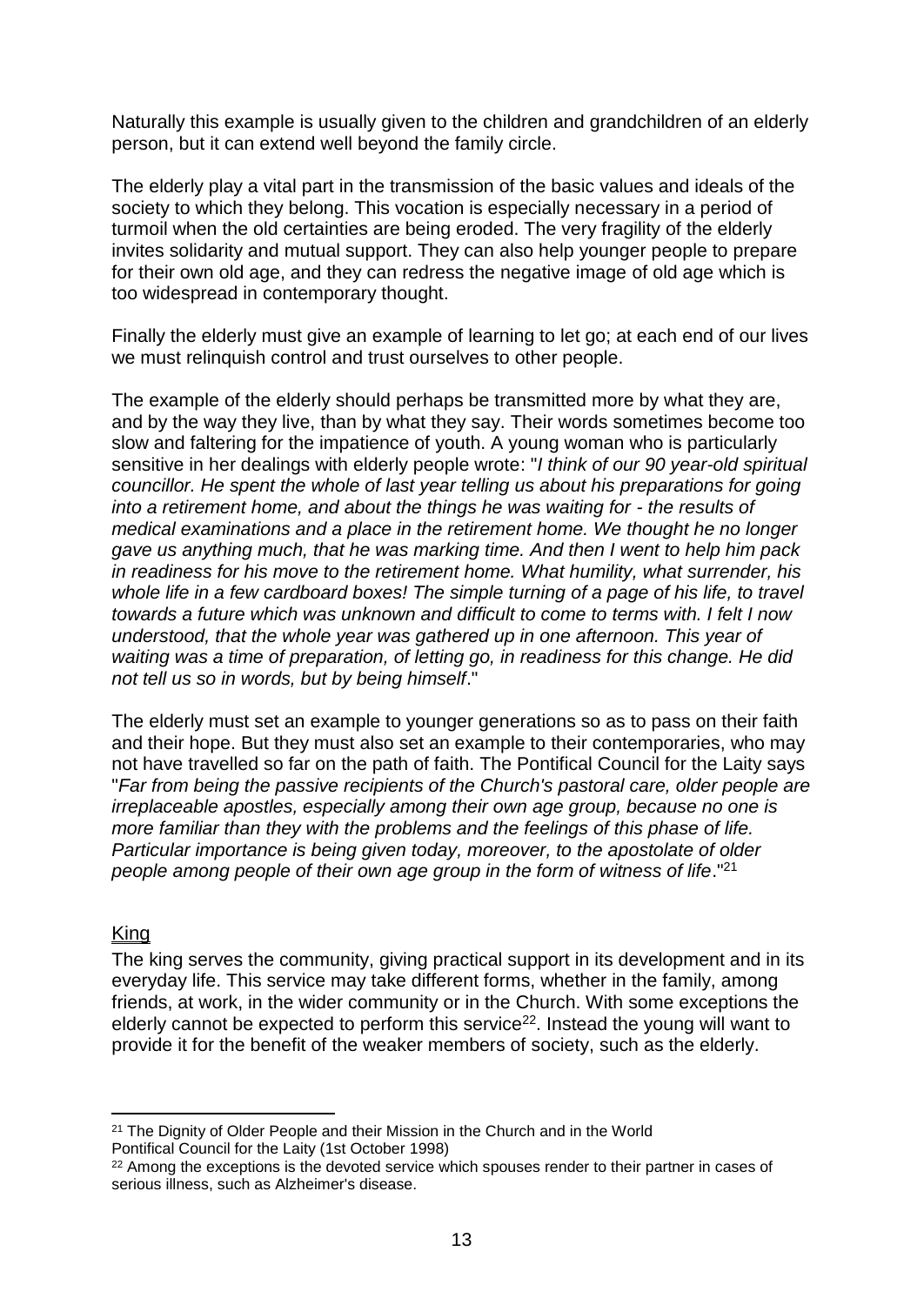Mutual help, whether material or spiritual, is at the heart of the ethos of the Equipes Notre-Dame.<sup>23</sup> In particular it should operate reciprocally between the generation of the elderly and younger generations. "'*The sunset may also be splendid' - such is the title of a book about the fourth age of life. This book demonstrates among other things that not only can people at this stage of their lives receive a great deal from a loving and supportive environment, but also that they can give much more than you would think in return. The sunset may also be splendid - just as splendid as the dawn or perhaps even more so. For someone who believes in an afterlife this sunset,*  whether clouded or resplendent, is truly the dawn of another life."<sup>24</sup>

## **What suggestions can the Teams make to their elderly members?**

In the past the teams movement has taken various steps to help its elderly members. In this section we outline key initiatives already taken in various super regions, and the suggestions which the satellite team has received. These proposals are directed at younger as well as elderly teams members. We also suggests some organisational changes.

## *Proposals relating to older members*

The teams movement must help its elderly members to live out their vocation as priest and prophet, which we have already shown are the principal roles open to them once their physical condition has begun to deteriorate. In particular it can make suggestions as to how they can adapt their rule of life to their actual situation<sup>25</sup>. It can provide various practical means to this end, while taking account of their limitations.

## **Prayer**

The elderly have a lot of practice in prayer. There is no need to teach them to pray instead they need to be helped to widen their horizons. Their prayer should above all consist of praise petition and thanksgiving:

- praising the Father for his love and majesty, and for the wonders of his creation.
- giving thanks to the Father for all that he has given them throughout their lifetime, and for every one they have ever met... ("*And may the peace of Christ reign in your hearts, because it is for this that you were called together in one body. Always be thankful*". Colossians 3, 15)
- intercession for those who are close to them, but also for all those in the world who are suffering.

<span id="page-13-0"></span>In the same way as St Teresa of the Child Jesus did with missionaries, they must link themselves in prayer with those who are working for the coming of the Kingdom of God. Sector or Super Regional couples could send a periodical prayer newsletter to their elderly members with suggestions for prayer intentions, in the same way as the Intercessors do. Asking elderly members to pray for the teams movement in

<sup>1</sup> <sup>23</sup> See the first pages of the Charter of the Teams of Our Lady (1947)

<sup>24</sup> La Vie devant nous. Henri Bissonier. Mediaspaul 2007 p.147

<sup>25</sup> "*The Teams ask their members to … set themselves a rule of life (the great diversity of couples does not allow the same rule to be proposed to all*)" (Charter of the Teams of Our Lady 1947). Adapting to the situation of elderly couples will affect the endeavours - for example the sit down is still essential for elderly couples.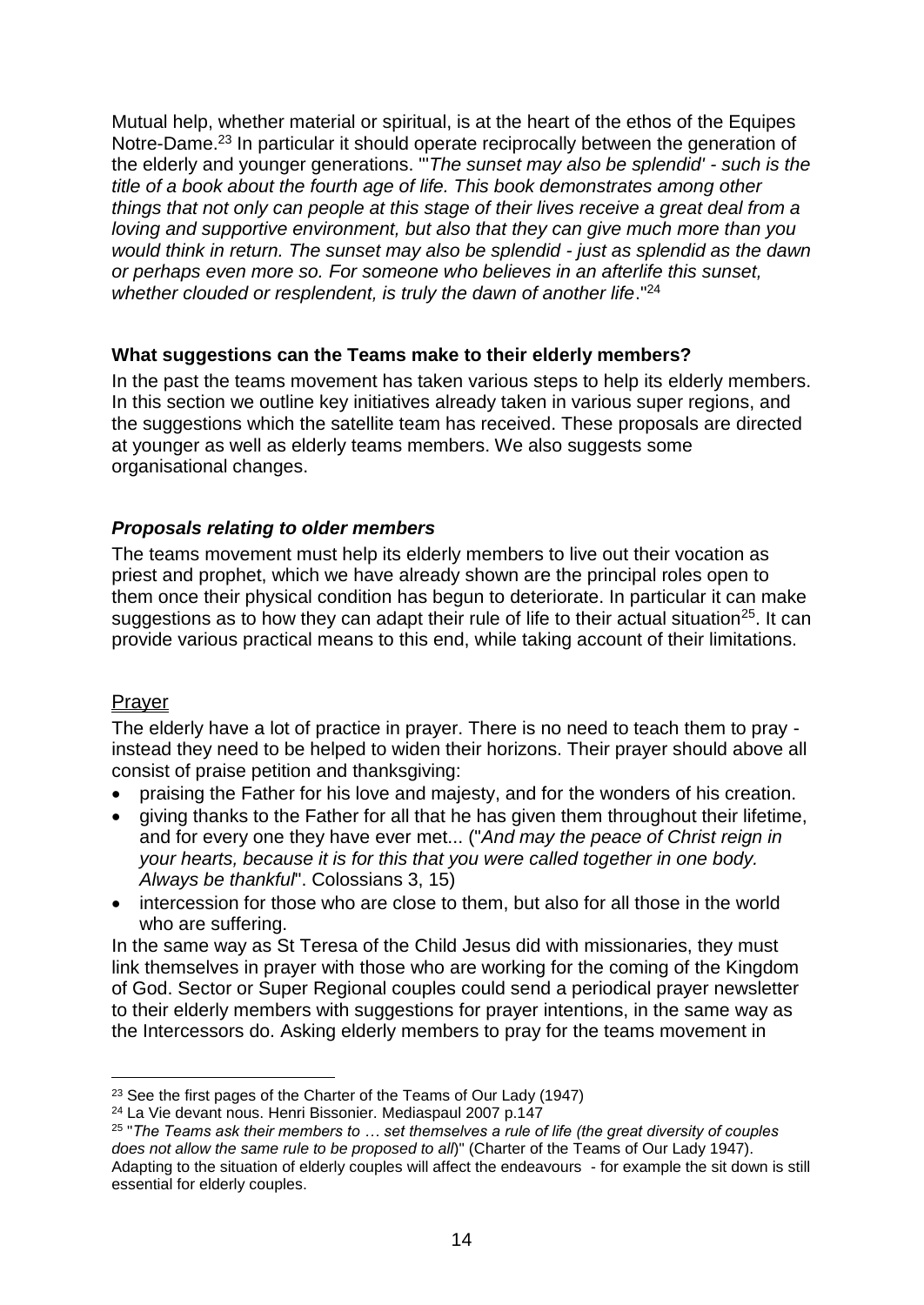preparation for or during gatherings (Sector days, responsible couples meetings etc) is another good way of keeping alive their links with the wider movement.

## Specific study topics

1

The teams movement already provides study topics aimed at particular age ranges. According to the review carried out by the Super Regional team for France Luxembourg Switzerland<sup>26</sup> for 2006 - 2007, elderly members did not do the study topics on "Parents of today's adolescents", on sexuality or on scriptural poverty nor, naturally, the material for new teams. According to this review, older teams were particularly interested in the topic "A Great Love Awaits Me", which had been specially drawn up for elderly members<sup>27</sup>, as well as in study topics based on scripture such as "Master, explain to us"<sup>28</sup>. Reading the encyclical "God is Love" was also popular.

The study topic "A Great Love Awaits Me" was originally published in 1998 and was reprinted in 2006. Aimed particularly at very old teams members, it was conceived as a celebration of life and marriage, as an encouragement to continue on the path to holiness and as an example set by elderly members to the generations that come after them. It is divided into two main sections: "Other people and ourselves" and "God and ourselves", and has supplements dealing with practical issues. It originated in France, but is also distributed in Belgium.

The Oceania teams have produced a study topic "The Third Age", drafted in Australia in 2008, and aimed at the newly retired and young grandparents, but which also addresses issues of concern to the elderly and to teams members confronting declining health and the trials of mourning, particularly isolation and bereavement. The approach of this study topic is perhaps more practical and psychological than spiritual and intellectual. The underlying theme, based on the work of a psychologist, is that the third age is the last stage in the personal development of an individual: it becomes a challenge for each of us. The questions are very open and teams members are encouraged to adapt the topic to their own situation.

<span id="page-14-0"></span>Based on this limited survey, the satellite team proposes that study topics aimed particularly at elderly members should be drawn up. We suggest the following:

- Scripture study topics, possibly concentrating on older biblical characters
- Studying John Paul II's "Letter to the Elderly", the document produced by the Pontifical Council for the Laity and other Vatican documents on this subject.
- Study topics addressing the practical situation of the elderly, incorporating some or all of the following ideas:
	- The experience of change: to identify the things that alter in the lives of the elderly, whether affecting their physical mental or spiritual capacity. The aim

<sup>26</sup> [http://www.equipes-notre-dame.fr/images/stories/themes/bilan\\_quantitatif\\_2007\\_2008.jpg.](http://www.equipes-notre-dame.fr/images/stories/themes/bilan_quantitatif_2007_2008.jpg) In fact this review does not refer to the elderly, but to older teams, which are likely to be made up of older members.

<sup>&</sup>lt;sup>27</sup> A related topic, "Time of Hope", is aimed at retired couples. The Belgian teams also suggested the topic "Stay with us – the evening is drawing on" for this last age group.

<sup>&</sup>lt;sup>28</sup> Based on a book by Fr. Marcovits o.p., spiritual counsellor to the Super Regional Team of France-Luxembourg-Switzerland.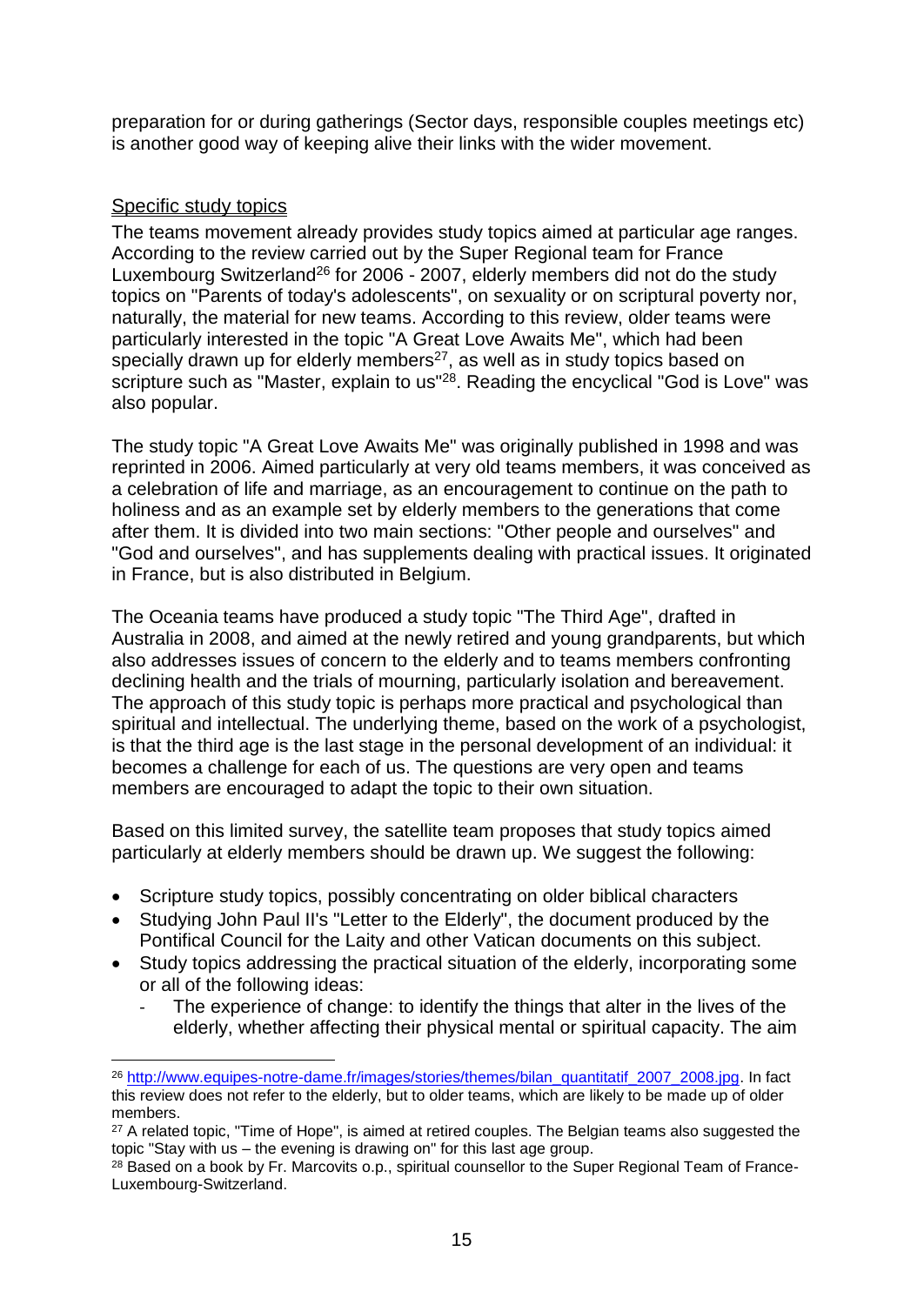would be to promote acceptance of what cannot be avoided, and to use it to grow in our journey towards our meeting with God.

- Suffering ageing and death<sup>29</sup>.
- Loneliness and widowhood.
- Marriage and ill-health. Elderly couples often have to deal with the illness of one partner. The international gathering in Lourdes in 2006 provided an opportunity for some couples in this situation to share with healthy couples the effects of illness on their spiritual lives.
- The sacrament of the sick: for our older members this sacrament is still "extreme unction", the sacrament which presages the imminent approach of death. Even among practising Catholics this description makes the sacrament unpopular. A better understanding would allay these fears.
- The relationship between different generations, especially in connection with the following questions:
	- What example can we give to our children and grandchildren who have moved away from the Church?
	- How do we talk to our children about our own death?
- Dependency.

1

 Achieving serenity and a state of grace, and maintaining our faith and our hope, in spite of the limitations imposed on us by old age, suffering and ill-health.

#### Meeting and witnessing

Gatherings, whether of the elderly alone or of a mixture of elderly and younger people, are special places for the exchange of views and for testimony. However the sometimes variable health of the elderly can disrupt the planning of meetings, and they are often uncomfortable in large and noisy groups where they cannot always hear what is being said.

<span id="page-15-0"></span>Special provision should be made for the elderly at Sector Days, adapted to their needs and subject always to what is practicable. Mixed team meetings might at times be organised so as to give priority to mixing the generations and at other times to putting people of similar generations together. Elderly members might be asked to welcome younger teams couples newly arrived in their area. They could give them information about the neighbourhood and at the same time share with them the benefits they get from belonging to a team.

Retreats or pilgrimages aimed at the elderly could be organised, as is done for teams members on the verge of retirement, provided that there are enough elderly people in the area in question, in view of the difficulties they might have in travelling. Pilgrimages for couples where one member is unwell and for healthy couples would be particularly rewarding. All these interactions would give the elderly the opportunity to set an example to younger teams members:

• of love and fidelity, particularly when one partner has health problems ("It is in ill*health that we experience the strength of marriage and fidelity, and its limits... it*  can be a spiritual experience")<sup>30</sup>,

<sup>&</sup>lt;sup>29</sup> In 2009 the Waterloo team (Belgium) drew up a study topic on this subject based on their 35 years together and on the Book of Job.

<sup>&</sup>lt;sup>30</sup> From the replies given by a young team member in response to a questionnaire put out by the satellite team.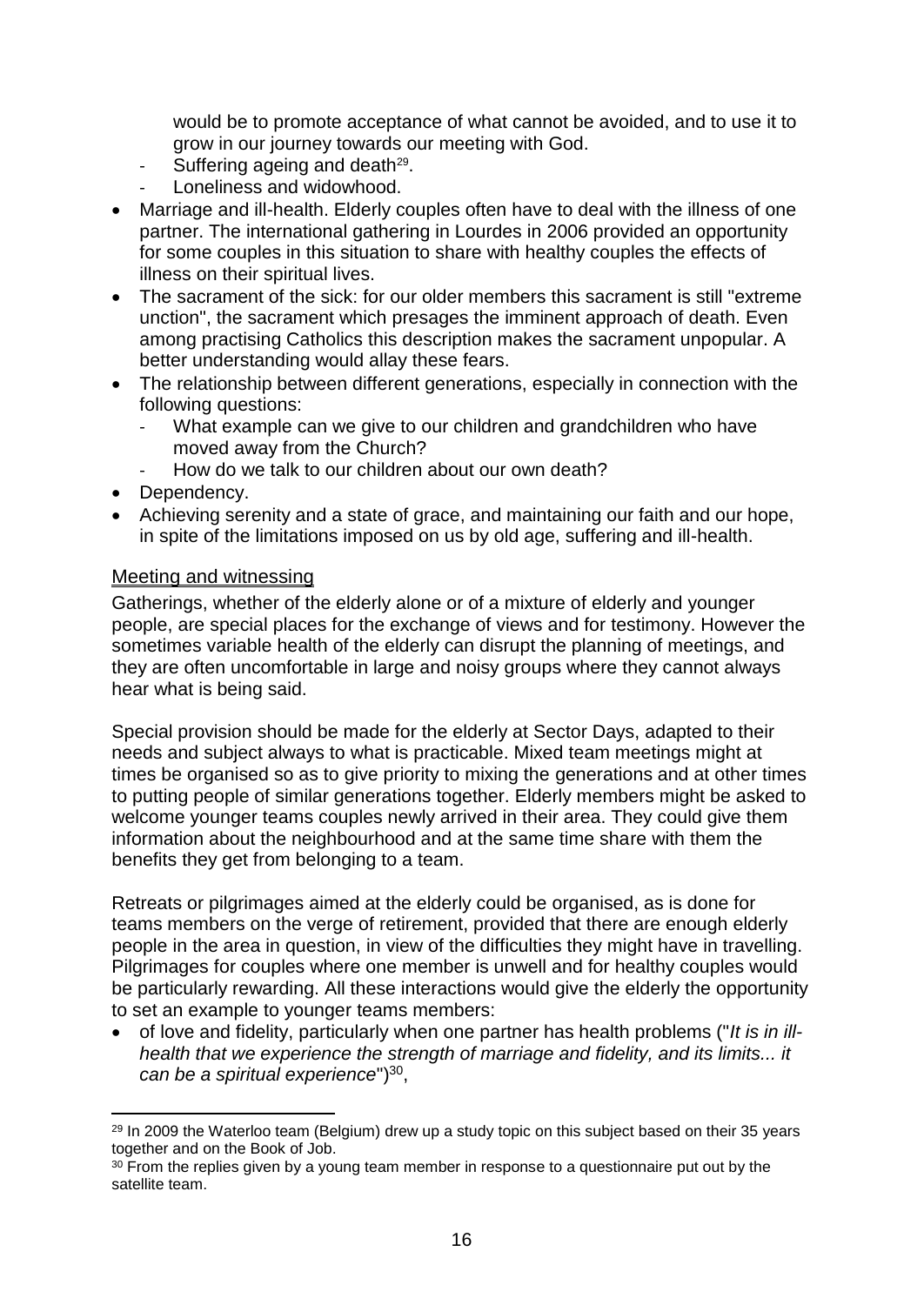- of the importance of communicating (the sit-down).
- of long-term commitment (for life): the Equipes Notre-Dame is one of the few movements in the Church in which one can engage for all or almost all of one's life. Typically people engage in other services such as RCIA or preparation for confirmation for 10 years or so.
- of mutual support
- of the founding charisms of the movement, and of how to apply them in practice. This can be particularly striking when it is given by people some of whom have lived through the early years of the Equipes Notre-Dame.

The elderly could bear witness outside the teams movement, in ways which would need to be worked out, depending on the needs and on their abilities. They could also bear witness through the written word by writing articles for the various journals of the movement (such as regional and sector newsletters) or for their parish or diocesan magazine.

#### <span id="page-16-0"></span>Practical suggestions

Modern technology can help with some handicaps. For example, the study topics aimed at the elderly might be printed in a large typeface, or distributed on an audio disc.<sup>31</sup> The telephone, which is increasingly available, can help to dispel loneliness, as can communicating over the internet, once the elderly have learnt how to use it.

#### <span id="page-16-1"></span>*Suggestions aimed at other teams members*

Our suggestions for younger teams members are the counterpart of those directed at the elderly. Younger teams members in particular should be asked to support the elderly. They could help them to attend gatherings organised by the movement, especially sector days; they could visit them and help them with their day-to-day concerns, including bringing communion to them when they can no longer go to mass. They could also show them how to use modern information and communication technology. The relationship between young and old could develop into one of "adopted grandparents". As people become more mobile, grandparents often live far away from their grandchildren and young people in their turn and are separated from their grandparents. Putting such families in touch with each other may benefit both.

<span id="page-16-2"></span>Study topics might be prepared which deal with the relationship between the generations and with elderly parents (How do we cope with dependency and its progress? How should we talk about it with our parents and with our siblings?).

#### *Organisation*

1

#### <span id="page-16-3"></span>In the individual team

A team made up of elderly people must adapt itself to the physical and mental abilities of its members. Thus team meetings could be held during the day, sharing

<sup>&</sup>lt;sup>31</sup> We notice, for example, that you can listen to the ERFLS Newsletter by downloading a podcast from the super-regional website,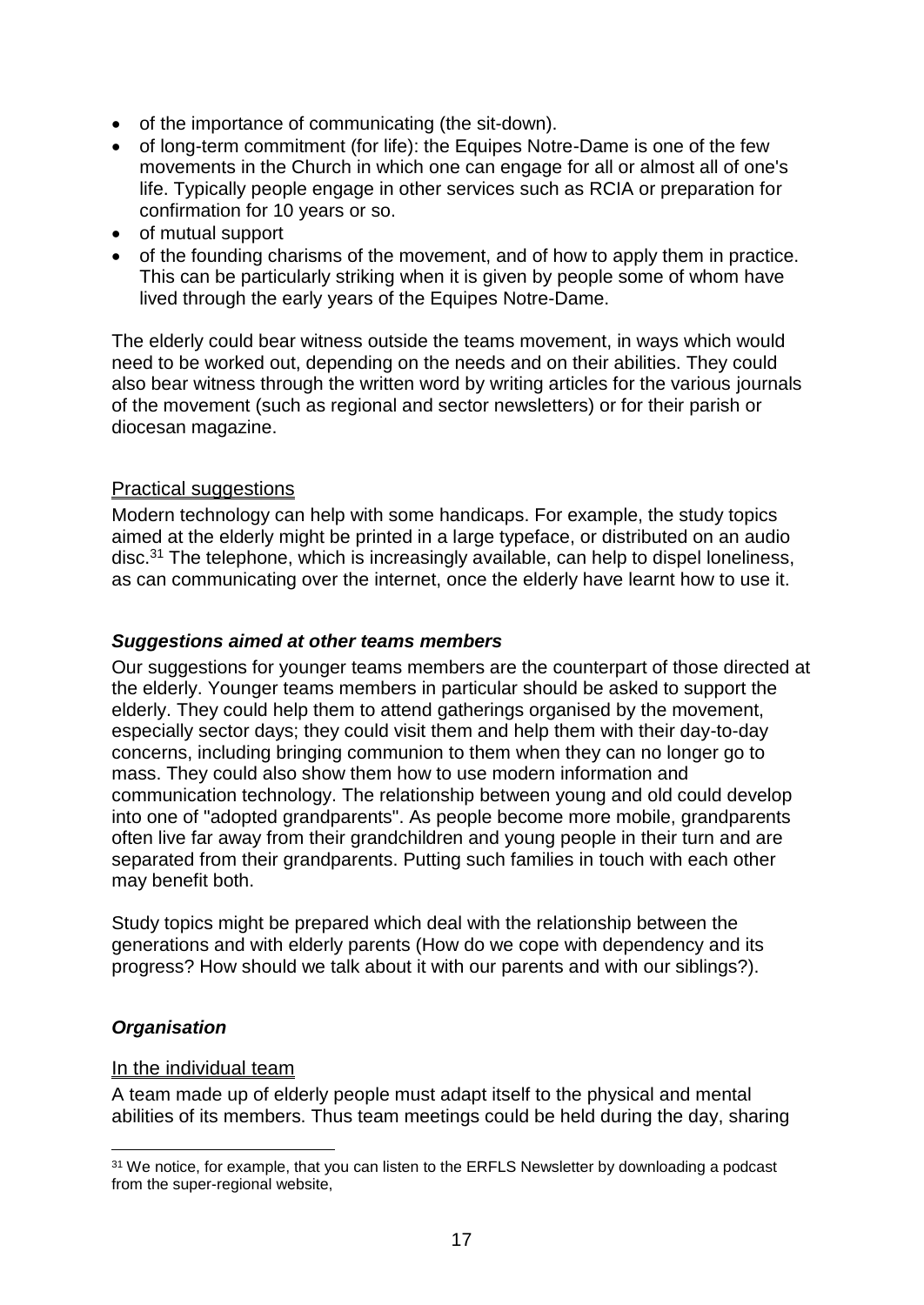lunch rather than dinner, to enable members to travel in daylight. They could also be conducted at a more measured pace than the meetings of younger teams, who have to keep to a tighter schedule. Some teams always hold their meetings at the home of the couple who have the greatest difficulty in getting about. In one case the meeting begins with mass, and this is the only time in the month when the most handicapped member of the team gets to hear mass. In such a case either there is no shared meal, or the members of the team take it in turns to prepare the meal. Transport to team meetings needs to be looked at carefully. Sometimes it would be appropriate to ask younger teams members to help.

#### <span id="page-17-0"></span>In sectors and in the structure of the movement

One of the chief concerns of those with responsibility in the movement, particularly sector couples, when dealing with elderly couples, is how they should help them to continue to live the spirituality of the Equipes Notre-Dame when they see their own team progressively disintegrating<sup>32</sup>. In many places teams are largely made up of people of similar ages. So the members of a team all reach an advanced age at the same time. Such a team is seriously affected by the ill-health and death of its members, and it becomes difficult to open it up to younger members who have not travelled the same path together. Sometimes the surviving members of the team can be incorporated into a slightly younger team, but this is rare, and when it is done, the younger members are in practice excluded from the wider movement at a time when they have the greatest need of its support. All levels of the movement must therefore consider what steps they should take to satisfy the needs of the surviving members of the oldest teams. This could be done by:

- revisiting the policy of creating teams of couples of similar ages. We could perhaps incorporate 60 or 70 year-olds in teams of 80 or 90 year-olds. The younger members could help the older, and they would have interests in common.
- alternatively, by creating special links for elderly members threatened with de facto exclusion from the movement by the dissolution of their teams. It would be a kind of twinning - a younger team, or even one couple from such a team, would be matched with an elderly team or couple. The young ones would update the older ones on the life of their team, would include them in their prayer intentions and would share their thoughts on the current study topic with them. With practical help from the younger ones, the older ones could attend some team meetings or sector days. This twinning would also provide a good opportunity for the elderly members to share the benefit of their experience with the younger members. This sharing need not be limited to teams matters, but could be widened in to more mundane and practical assistance. For example the elderly members could show their town to younger members newly-arrived in the area, and the younger ones could go shopping for the elderly, or take them communion when they cannot get out. It is in the context of such an informal twinning that the elderly can instruct the young, by what they are rather than by what they say. Of course liaison couples have a vital role to play in linking teams which have a high proportion of elderly members with the movement. They must

<sup>&</sup>lt;sup>32</sup> In France, the generation of 80 year-olds is under-represented in the Teams relative to their numbers in the population as a whole.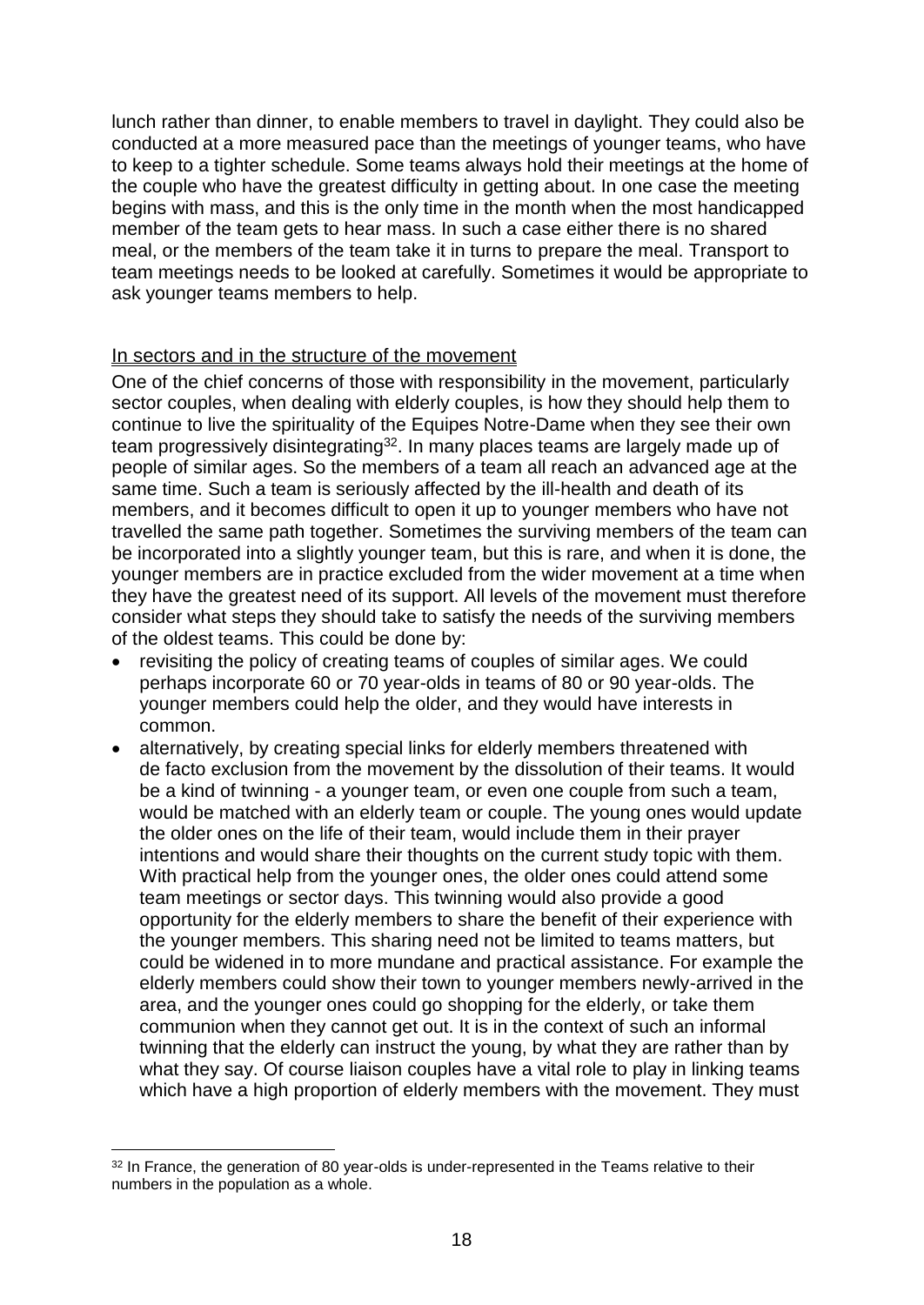<span id="page-18-0"></span>continually reassure them that the movement loves and needs them, if necessary by visiting each couple in turn.

<span id="page-18-1"></span>It goes without saying that the newsletter must continue to be sent out to such elderly members as want to maintain their links with the movement<sup>33</sup>. They will enjoy reading it all the more if it contains articles aimed specifically at their age group, especially those describing initiatives for their benefit taken in different sectors or regions. Some super regions could consider issuing a supplement to their newsletter for widows and widowers, addressing their particular situation. Since the elderly will form an ever-increasing section of the population, it would be a good idea for the different levels of the movement, from sector team to the International Leading Team, to appoint a couple with specific responsibility for the elderly, and for the task of establishing links with them. A network of such couples with responsibility for the elderly could be set up, using the internet to keep in touch. Since the problems of the elderly affect the whole of the Church, this network should also maintain links with those in the Church who are responsible for the pastoral care of the elderly, to share experiences, and to be able to advise teams members about the activities offered by other movements or organs of the Church.

<sup>&</sup>lt;sup>33</sup> Even if they do not belong to an active team.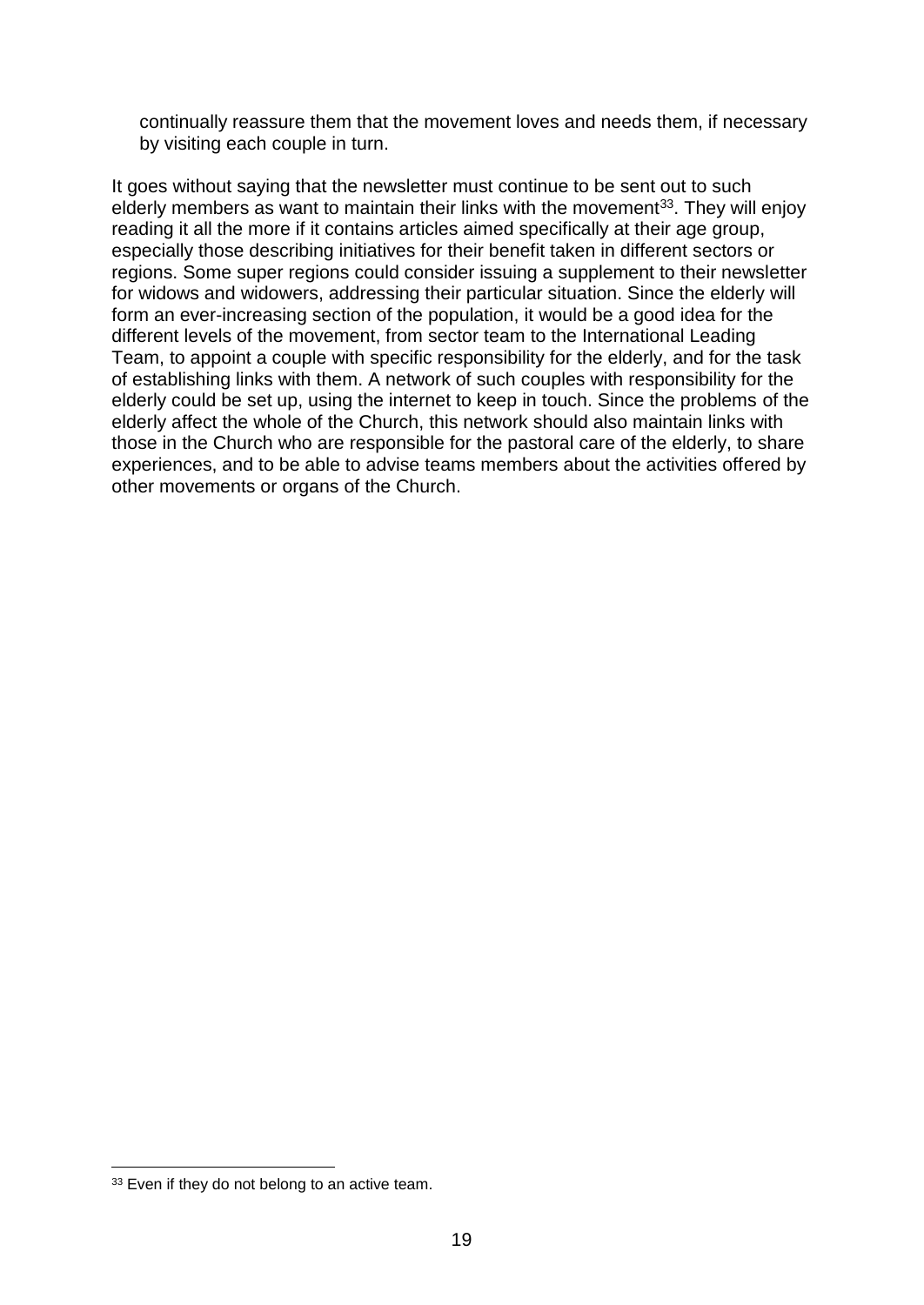## **Conclusion**

1

"*To accompany older people, to approach them and enter into relation with them, is the duty of us all*."<sup>34</sup> This recommendation of the Pontifical Council for the Laity speaks fittingly to the teams movement and to all its members irrespective of age.

The younger members of the movement are encouraged to help the elderly live out their old age joyfully, praying and bearing witness to the love of God. Accepting this help, the elderly in their turn can bring their own contribution to the development of the movement in the Church.

Again, as the Council says, "*The elderly person must become more and more aware that he or she has a future to build, for the missionary duty persists. It consists in witnessing to little ones, to youth, to adults, and to people of their own age that without Christ there is no meaning or joy, whether in one's private life or in relationships with other people*".

In this way, by knowing how to ask them for the help which they are capable of giving, the Teams will show that old age can make it possible to live a fulfilling and dedicated life, surrendering more and more to the love of the Father and preparing joyfully to meet him.

<sup>&</sup>lt;sup>34</sup> The Dignity of Older People and their Mission in the Church and in the World Pontifical Council for the Laity (1st October 1998)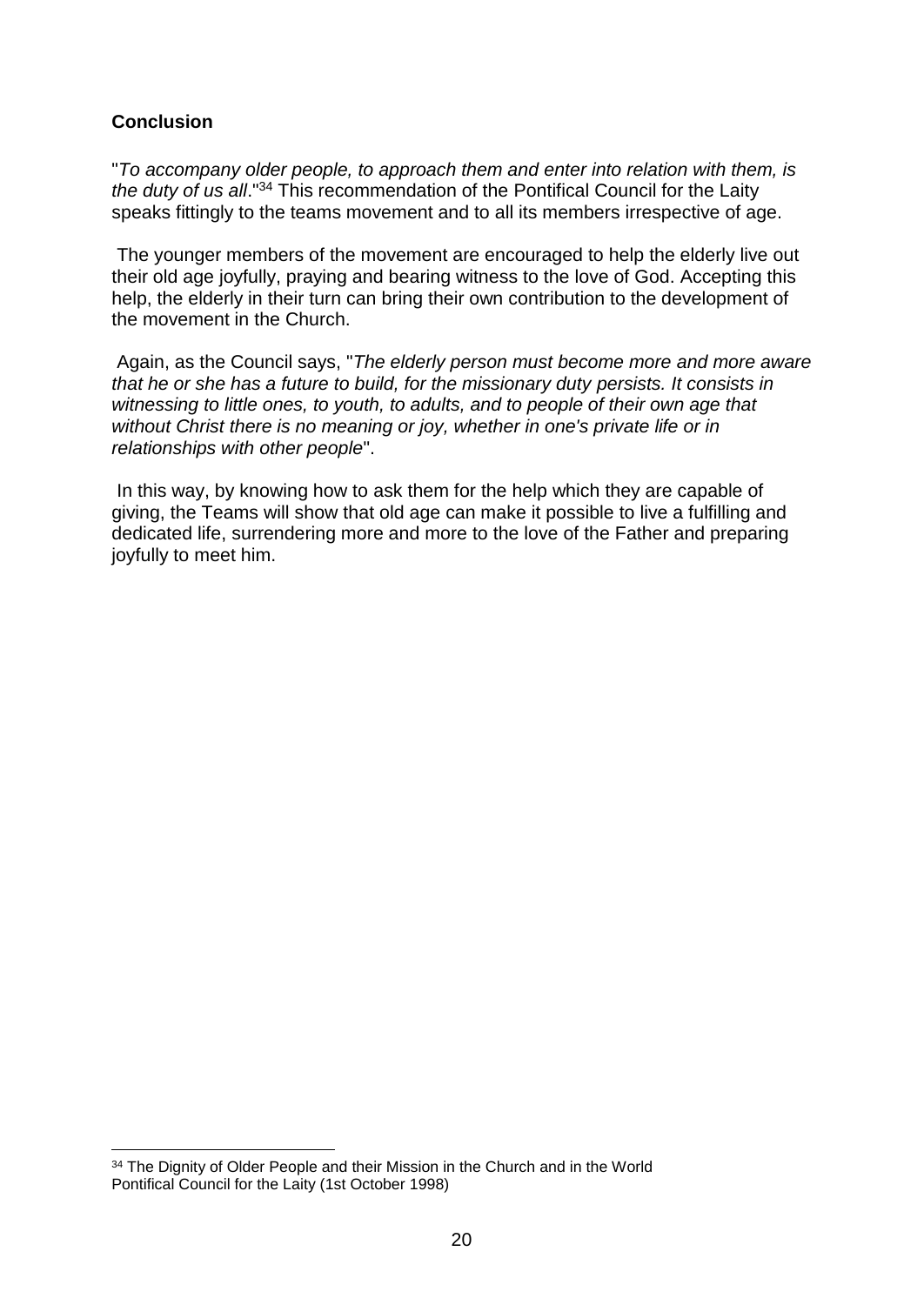## **Suggested initiatives**

The teams movement has a responsibility to help its older members to live this last stage of their lives to the full. The satellite team makes the following suggestions:

- From time to time, send elderly members a newsletter on the subject of prayer, not so much to instruct them how to pray, but rather to widen their horizons with the intentions of the Church as a whole, whether in thanksgiving or intercession (page [14\)](#page-13-0).
- Draw up a study topic focused on the particular needs of elderly members for example on scripture or on the practical aspects of dealing with old age (page [15\)](#page-14-0).
- Encourage contacts between elderly members and their contemporaries and younger generations, for example by asking them to welcome teams members visiting or settling in their locality (page [16\)](#page-15-0).
- Consider adapting teams documents to make them more usable by elderly members - for instance, the study topics could be issued in large print editions or by way of a voice recording on tape or CD (page [17\)](#page-16-0).
- Encourage older and younger teams members to help each other (page [17\)](#page-16-1).
- Draw up study topics which encourage younger teams members to support the older members (page [17\)](#page-16-2).
- Help older teams to adapt to the physical and mental condition of their members (page [17\)](#page-16-3).
- Consider how to encourage older members to remain in the movement when their team folds as a result of the death or illness of its members (page [18\)](#page-17-0). One way to do this might be by incorporating 60 or 70 year-olds in teams of 80 or 90 year-olds. Another way might be by setting up special arrangements for older members whose teams have disbanded: in such cases a younger team could look after a team of older members or an older couple.
- Keep sending the teams newsletter to older members even when they no longer belong to a team. Make sure that the newsletter includes articles of particular relevance to older members (page [19\)](#page-18-0).
- Appoint a couple at each level of the organisation of the movement with special responsibility for the needs of older members, and create a network for these couples, both with each other and with the organs of the Church which cater for older people (page [19\)](#page-18-1).